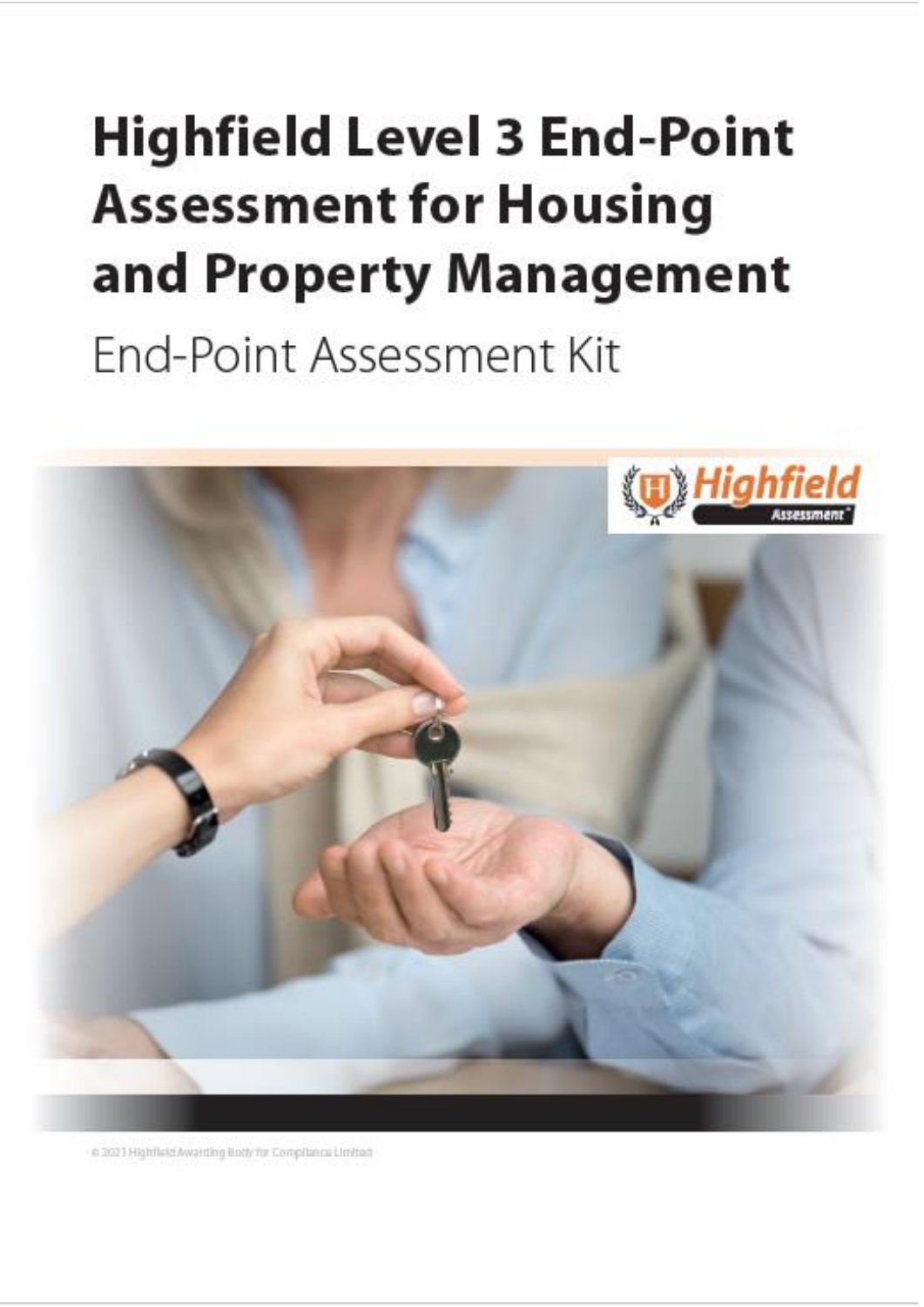# **Highfield Level 3 End-Point Assessment for Housing and Property Management**

### EPA-Kit

# Contents

Please click on the headings below to navigate to the associated section of the EPA kit.

| <b>Introduction</b>                                         |    |
|-------------------------------------------------------------|----|
| <b>The Highfield Approach</b>                               | 8  |
| <b>Gateway</b>                                              | 10 |
| The Housing and Property Management Apprenticeship Standard | 12 |
| <b>Assessment Summary</b>                                   | 31 |
| <b>Assessing the work-based project</b>                     | 33 |
| <b>Example Apprentice project brief and criteria</b>        | 35 |
| <b>Assessing the VIVA</b>                                   |    |

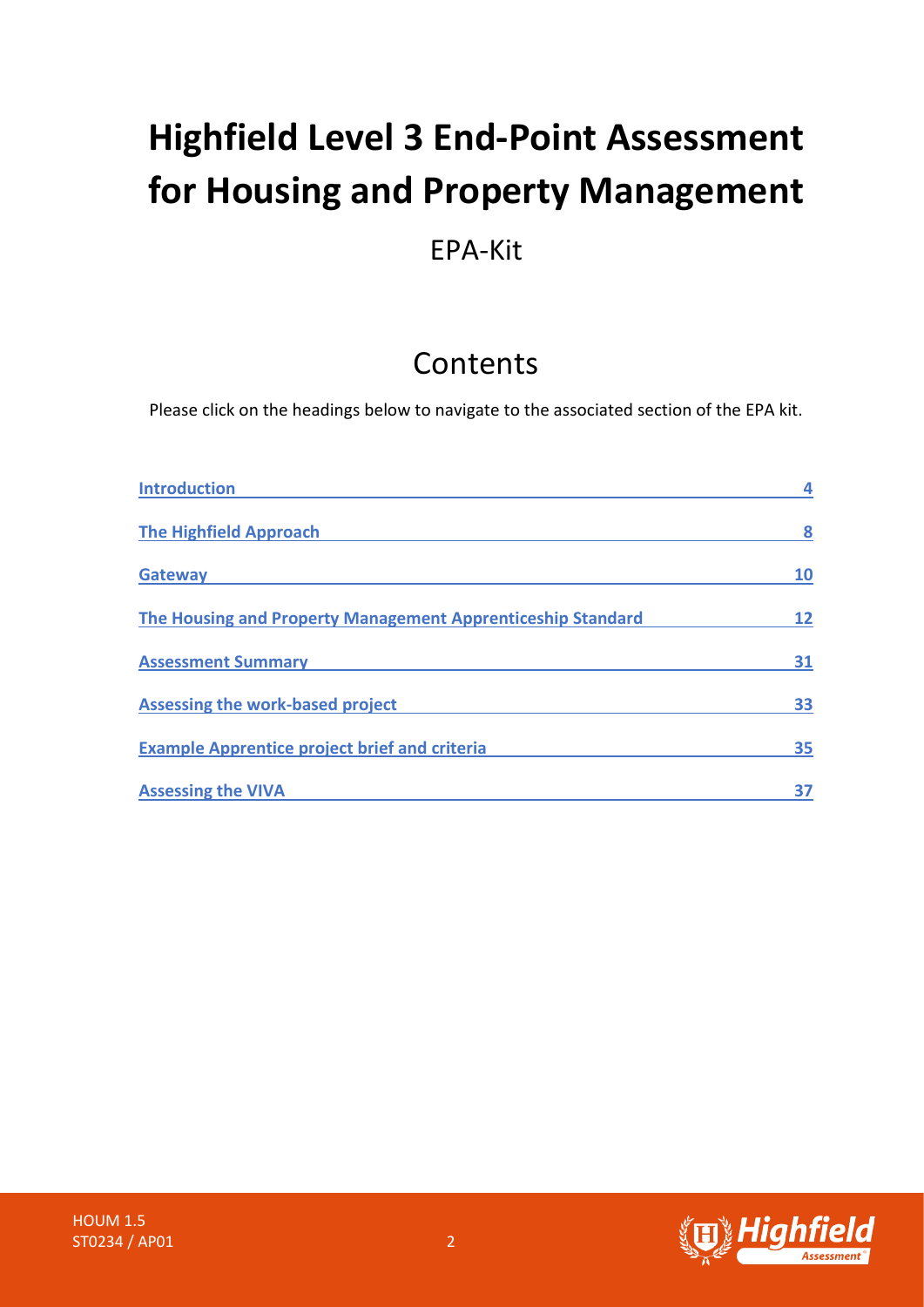# **How to Use this EPA Kit**

Welcome to the Highfield End-Point Assessment Kit for the Housing and Property Management Standard.

Highfield is an independent end-point assessment organisation that has been approved to offer and carry out the independent end-point assessments for the Level 3 Housing and Property Management Apprenticeship Standard. Highfield internally quality assures all end-point assessments in accordance with its IQA process, and additionally, all end-point assessments are externally quality assured by the relevant EQA organisation.

The EPA kit is designed to outline all you need to know about the end-point assessments for this standard and will also provide an overview of the on-programme delivery requirements. In addition**,** advice and guidance for trainers on how to prepare apprentices for the end-point assessment is included. The approaches suggested are not the only way in which an apprentice may be prepared for their assessments, but trainers may find them helpful as a starting point.

| <b>Key facts</b>                     |                                                                           |
|--------------------------------------|---------------------------------------------------------------------------|
| <b>Apprenticeship standard:</b>      | Housing and Property Management                                           |
| Level:                               | 3                                                                         |
| <b>On Programme Duration:</b>        | Typically 18 months                                                       |
| Grading:                             | Pass or distinction                                                       |
| <b>End-Point Assessment methods:</b> | Work-based project and VIVA, made up of a<br>presentation and Q&A session |

#### **In this kit, you will find:**

- an overview of the standard and any on-programme requirements
- a section focused on delivery, where the standard and assessment criteria are presented in a suggested format that is suitable for delivery
- guidance on how to prepare the apprentice for gateway
- detailed information on which part of the standard is assessed by which assessment method
- suggestions on how to prepare the apprentice for each part of the end-point assessment
- a section focused on the end-point assessment method where the assessment criteria are presented in a format suitable for carrying out 'mock' assessments

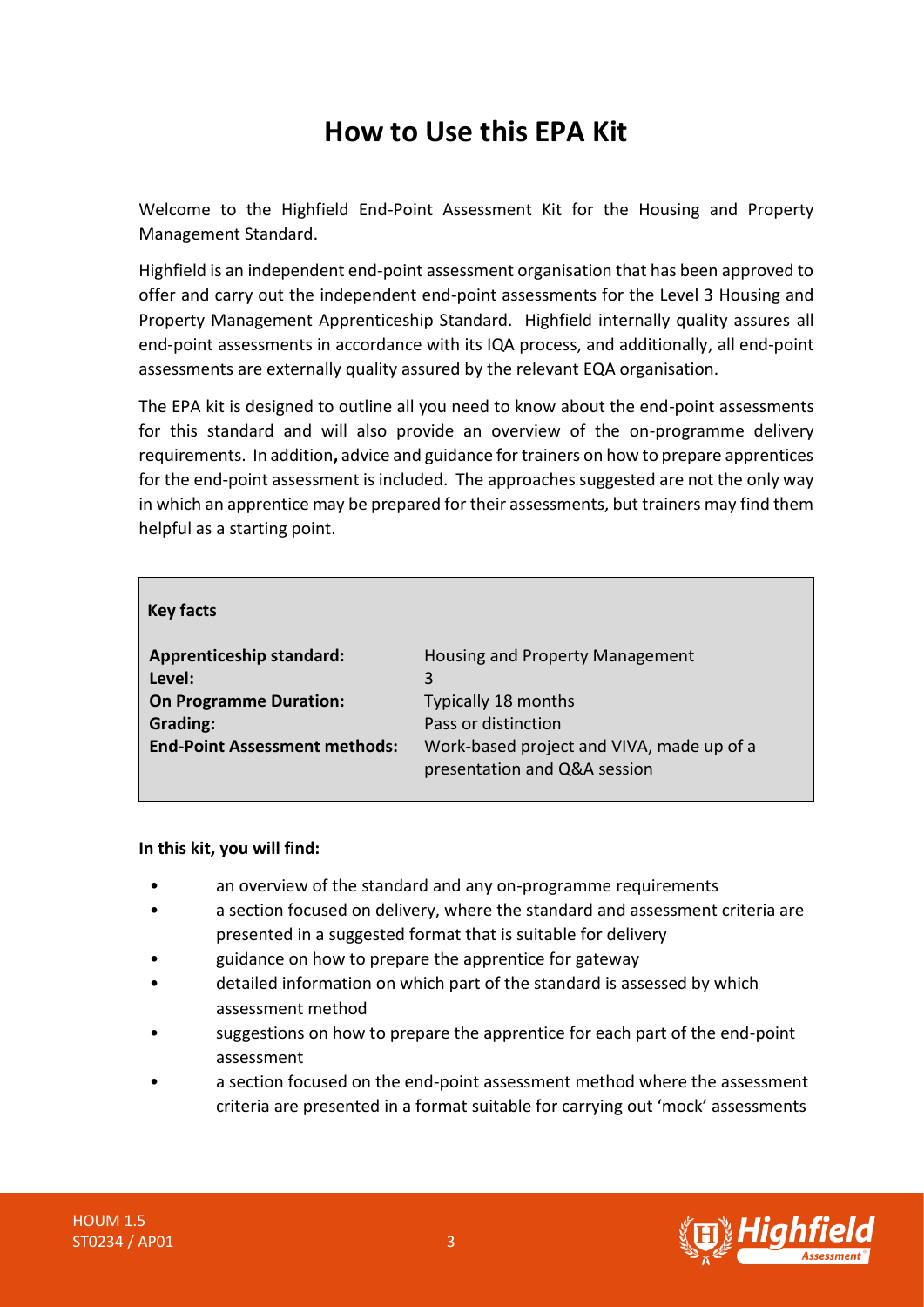# **Introduction**

### <span id="page-3-0"></span>**Standard overview**

The housing and property management occupation is customer facing and primarily responsible for the creation and sustainment of successful tenancies in the private and social rented housing sectors. This work must comply with contractual, statutory and legal regulations and approved Codes of Practice.

The work is varied and often includes addressing complex people-related matters (for example, supporting people to live independently) as well as property-related responsibilities. The role incorporates a degree of lone working with minimum supervision whilst predominantly working within the wider organisation and team, communities and external partners.

Housing and property management professionals are proactive in finding solutions to problems and identifying areas for improvement. They take individual responsibility for the quality and accuracy of their work and its administration. At Level 3 some housing and property professionals may also have supervisory responsibility for other people.

The apprenticeship prepares an individual for a range of general housing and property management duties leading to operational or specialist roles, such as:

- generic or specialist housing officer or neighbourhood officer (for example, antisocial behaviour, resident involvement, tenancy sustainment, homelessness, repairs, sheltered housing)
- neighbourhood co-ordinator or advisor
- lettings officer, allocations officer, tenancy officer, income management officer
- leasehold management officer, private sector housing officer, strategic housing officer, property manager
- negotiator, senior negotiator

On completion of the apprenticeship, apprentices will be able to apply to the following for membership:

- Chartered Institute of Housing (CIH) at Member level.
- Association of Residential Letting Agents (ARLA) at Associate level.
- Institute of Residential Property Management (IRPM) at Associate level.

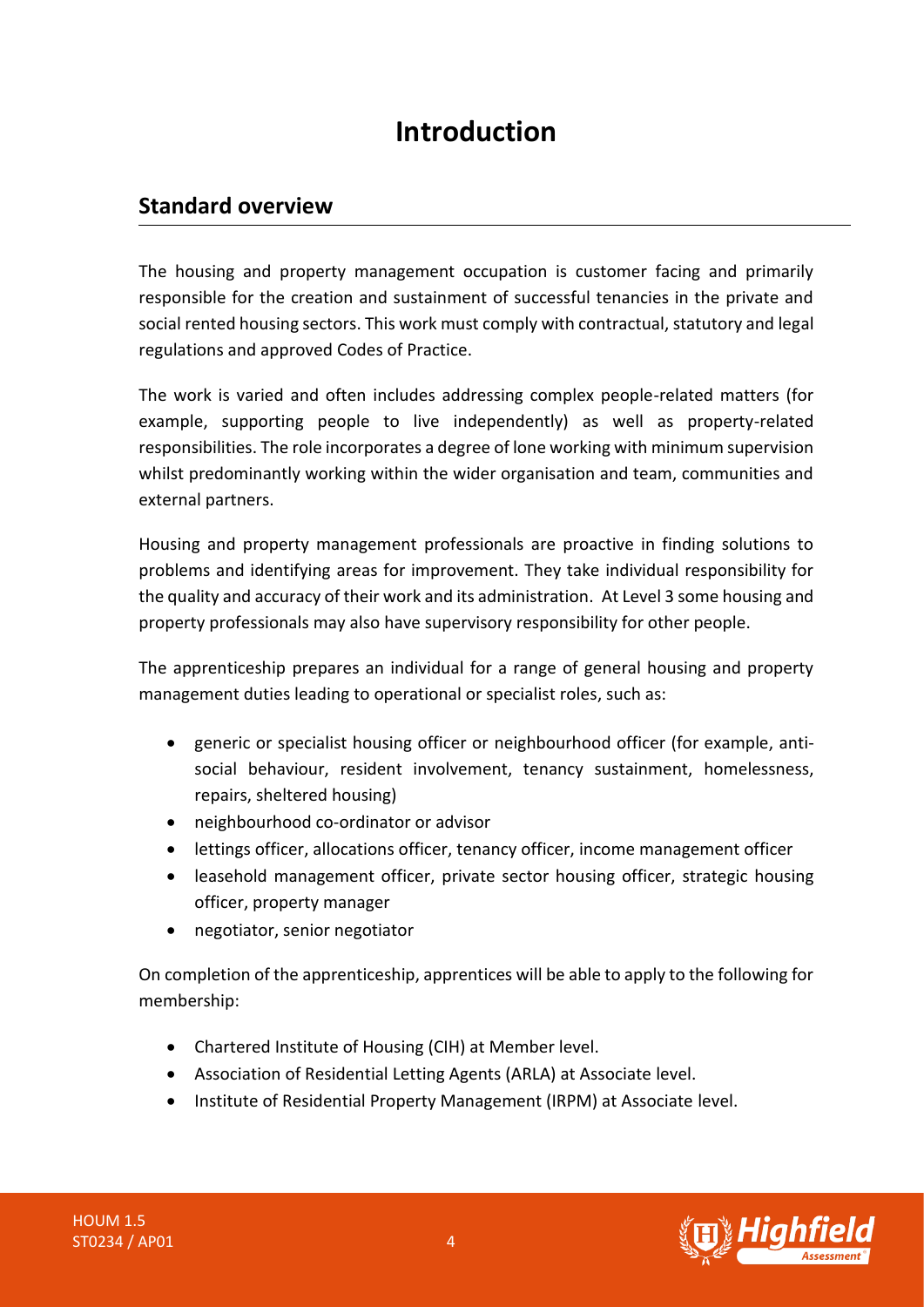### **On-programme requirements**

Although learning, development and on-programme assessment is flexible, and the process is not prescribed, the following is the recommended baseline expectation for an apprentice to achieve full competence in line with the Housing and Property Management Apprenticeship Standard and assessment plan.

The on-programme assessment approach will be agreed between the training provider and employer. The assessment will give an ongoing indication of an apprentice's performance against the final outcomes defined in the standard. The training provider will need to prepare the apprentice for the end-point assessment, including collation of the portfolio of evidence and preparation for the project and VIVA.

The training programme leading to end-point assessment should cover the breadth and depth of the standard using suggested on-programme assessment methods that integrate the knowledge, skills and behaviour components, and which ensure that the apprentice is sufficiently prepared to undertake the end-point assessment.

Throughout the period of learning and development, and at least every 2 months, the apprentice should meet with the on-programme assessor to record their progress against the standard. At these reviews, evidence should be discussed and recorded by the apprentice. The maintenance of an on-programme record is important to support the apprentice, on-programme assessor and employer in monitoring the progress of learning and development and to determine when the apprentice has achieved full competence in their job role and is therefore ready for end-point assessment.

### **Portfolio of evidence**

Throughout the on-programme period, a portfolio must be gathered. This will not be assessed but is required in order to pass through gateway. The portfolio of evidence should include:

- regular performance reviews undertaken by the employer and training provider
- target setting, regularly scheduled and recorded one to ones and periodic assessments against targets
- collection of evidence in undertaking the role relevant to the evidence required to demonstrate competence against the standard and assessment criteria
- reflective learning and feedback
- observation in key tasks and feedback relevant to the evidence required to demonstrate competence against the standard and assessment criteria
- a behaviours log to assess and record the demonstration of the appropriate behaviours

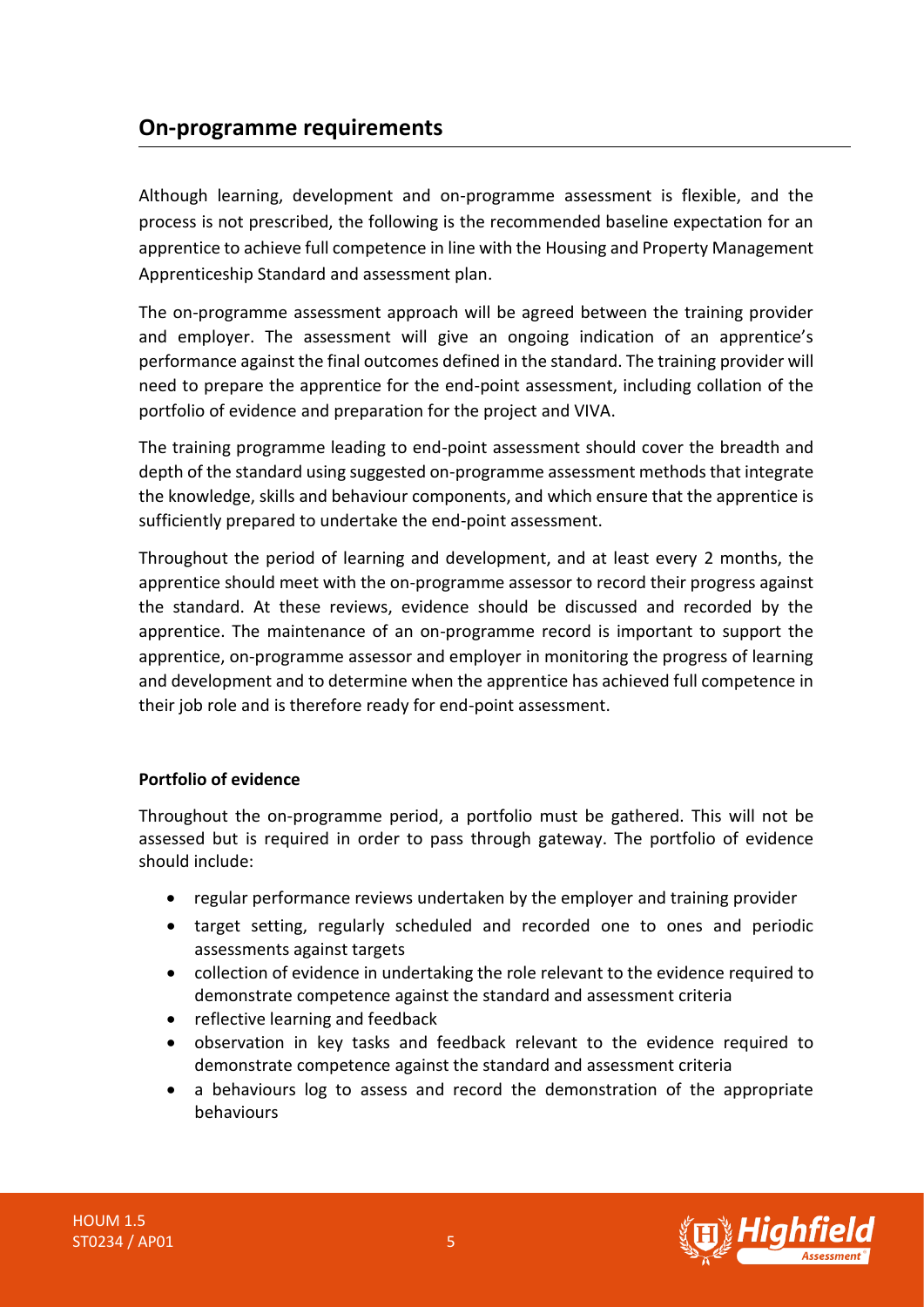### **Project**

Apprentices will be required to undertake a project and write a project report accompanied by a diary for their end-point assessment. During on-programme learning, preparation for the project should take place.

Training providers and employers should work with the apprentice to agree on a project brief that allows the apprentice the opportunity to demonstrate the integration of skills, knowledge and behaviours that will be assessed during the end-point assessment. It is expected to stretch both theoretical understanding and practical application of this and so test real acquired skills and knowledge.

It might, for example, outline the practical application of a policy or the impact of legislation in the operation of a housing management function and how this is applied within the apprentice's area of work. It will be necessary to interact with colleagues and tenants in developing and executing the project.

For full guidance on the scope of the work project and an example brief, see 'Assessing the Work-based Project' later in this kit.

### **Additional relevant on-programme qualification**

There are no named mandatory qualifications for apprentices for this standard however, employers may wish to include relevant qualifications to help structure the on-programme delivery.

### **Readiness for end-point assessment**

In order for an apprentice to be ready for the end-point assessments:

- the apprentice must have achieved level 2 English and maths
- the apprentice must have gathered a portfolio of evidence against the required standards although it does not form part of the grading process.
- the line manager (employer) must be confident that the apprentice has developed all the knowledge, skills and behaviours defined in the apprenticeship standard and that the apprentice is competent in performing their role. To ensure this, the apprentice must attend a formal meeting with their employer to complete the gateway readiness report.

The apprentice and the employer should then engage with Highfield to agree a plan and schedule for each assessment activity to ensure all components can be completed within the end-assessment window. Further information about the gateway process is covered later in this kit.

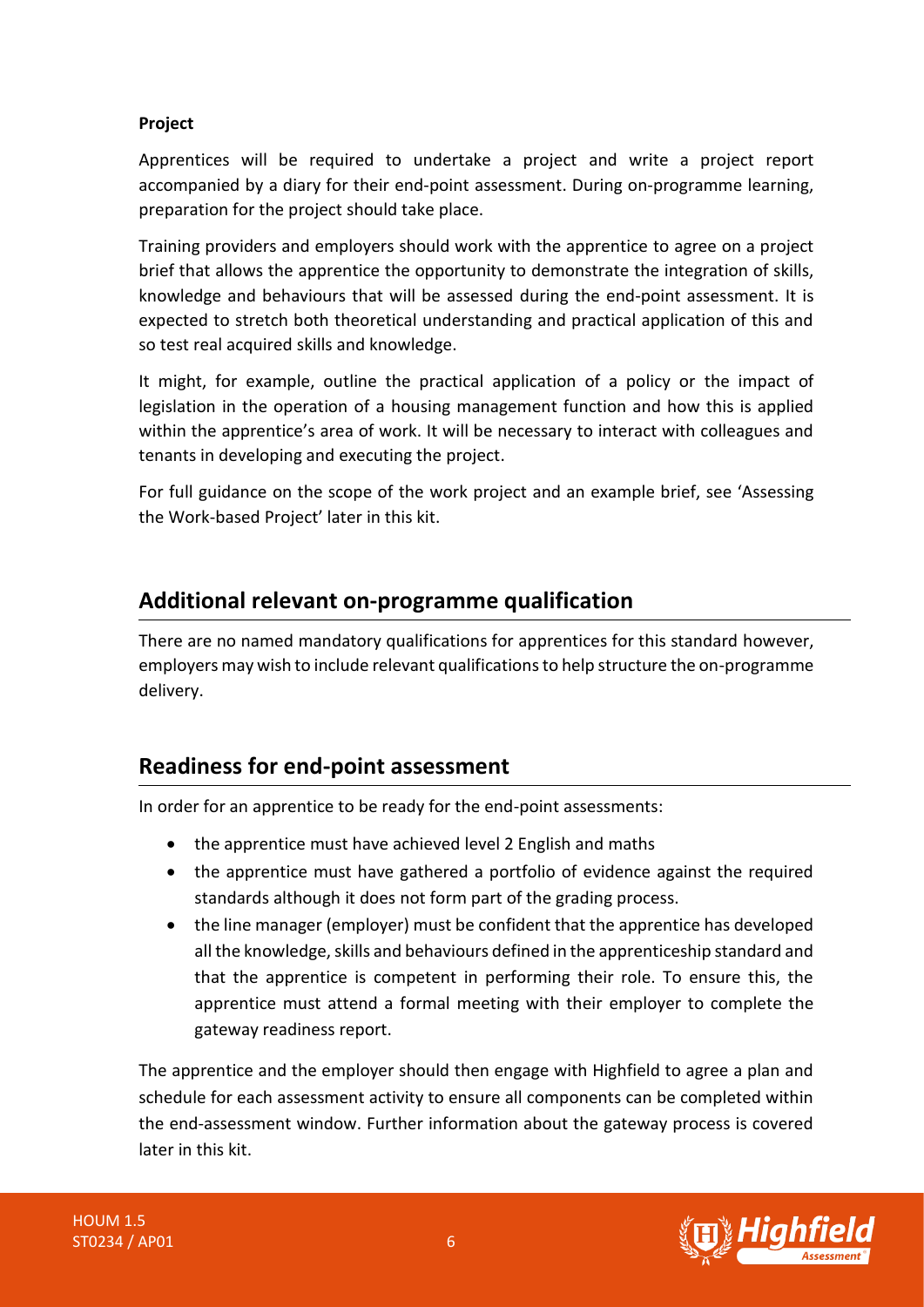### **Order of end-point assessments**

The order of end-point assessments will be assessment of the project report and diary followed by the VIVA, which is made up of a presentation and questions and answers (Q&A) session.

[Click here to return to contents](#page-0-0)

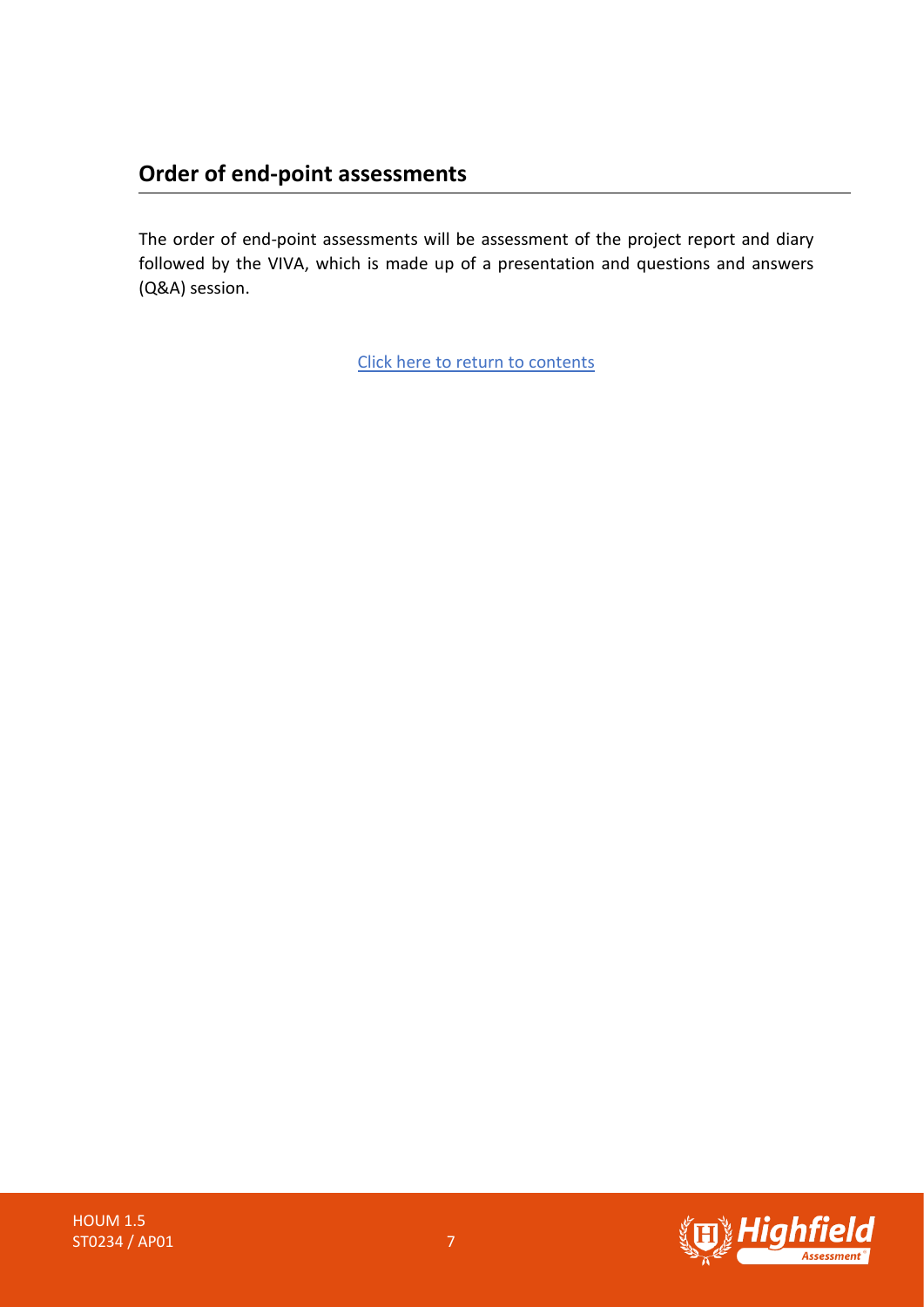# **The Highfield Approach**

<span id="page-7-0"></span>This section describes the approach Highfield has adopted in the development of this endpoint assessment in terms of its interpretation of the requirements of the end-point assessment plan and other relevant documents.

### **Documents used in developing this end-point assessment**

Standard (2015)

[https://www.instituteforapprenticeships.org/apprenticeship-standards/housing-and-property](https://www.instituteforapprenticeships.org/apprenticeship-standards/housing-and-property-management-v1-1)[management-v1-1](https://www.instituteforapprenticeships.org/apprenticeship-standards/housing-and-property-management-v1-1)

### End-point assessment plan (ST0234/AP01)

[https://www.instituteforapprenticeships.org/media/1388/housing\\_property\\_management-](https://www.instituteforapprenticeships.org/media/1388/housing_property_management-_assessment_plan.pdf) [\\_assessment\\_plan.pdf](https://www.instituteforapprenticeships.org/media/1388/housing_property_management-_assessment_plan.pdf)

### **Specific considerations**

All of the evidence criteria used within the end-point assessment are taken from the Housing and Property Management Assessment Plan.

Page 2 of the assessment plan mentions an 'examination' that must be passed before gateway, however, there is no further information regarding this examination elsewhere within the plan. Therefore, there is no requirement for apprentices to sit an examination in order to pass through gateway.

The assessment plan does not state either the word count of the project report or the duration of the VIVA. Therefore, Highfield has set a recommended word count of 5000 words for the project report and the VIVA will be 60 minutes in total. The VIVA will be split into 15 minutes for the presentation and 45 minutes for the questions and answers(Q&A).

Section 7 of the assessment plan states that the final assessment requires the apprentice to demonstrate their KSBs in an integrated manner to deliver the learning outcomes required to meet the standard. Highfield's approach is that the independent assessor will assess the project report and diary and this will be followed by the VIVA in order to cover any criteria not already met by the project report or diary. The assessor will focus on meeting the pass criteria before they move on to assess against the distinction requirements. Therefore, particular assessment criteria are **not** assigned to either the project report OR the VIVA, which will allow for full integration of the assessments.

Section 7 of the assessment plan states that all members of the panel will score the apprentice independently and discuss and agree (through consensus) the outcome and the grade. If consensus cannot be reached, the independent assessor (appointed by the Assessment Bodies) has the final decision on the recommendation to award and the grade. A dispensation has been approved by IFATE which states that for all assessment methods, the independent end-point assessor solely assesses and grades the apprentice post

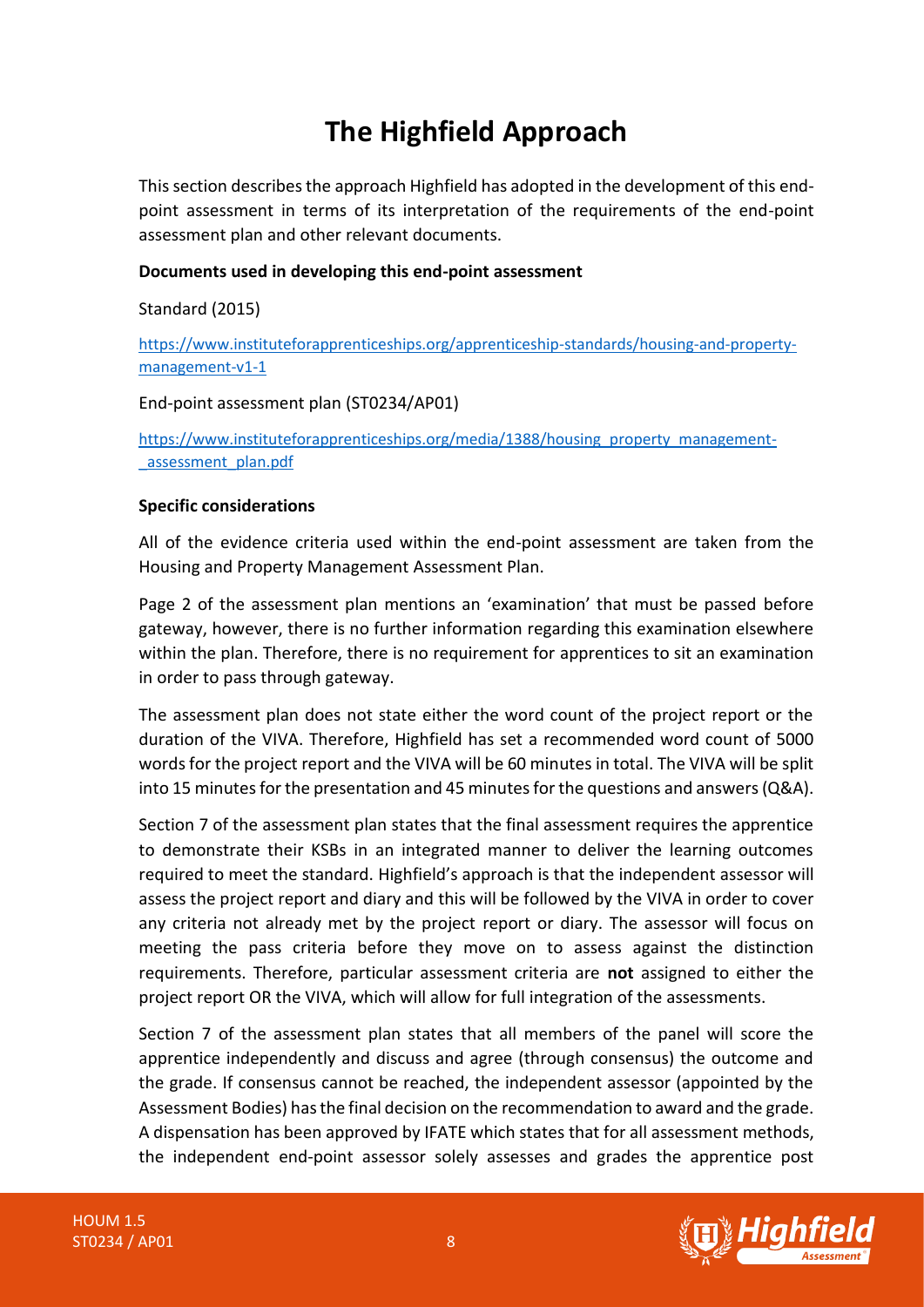Gateway. The employer and training provider are not part of, and do not contribute to, assessing or grading any part of the end-point assessments.

### **Retake and Resit information**

The assessment plan does state how the assessment methods are individually scored and graded. The overall grade is worked out based on performance across all learning outcomes across both assessment methods. Therefore, should the learner fail to achieve a pass grade we will allow the learner, employer and provider to decide whether to reattempt both assessment methods, **or** to reattempt only those learning outcomes where the learner failed to achieve at least a score of 3 in the work-based project, through a reattempt of the VIVA only.

[Click here to return to contents](#page-0-0)

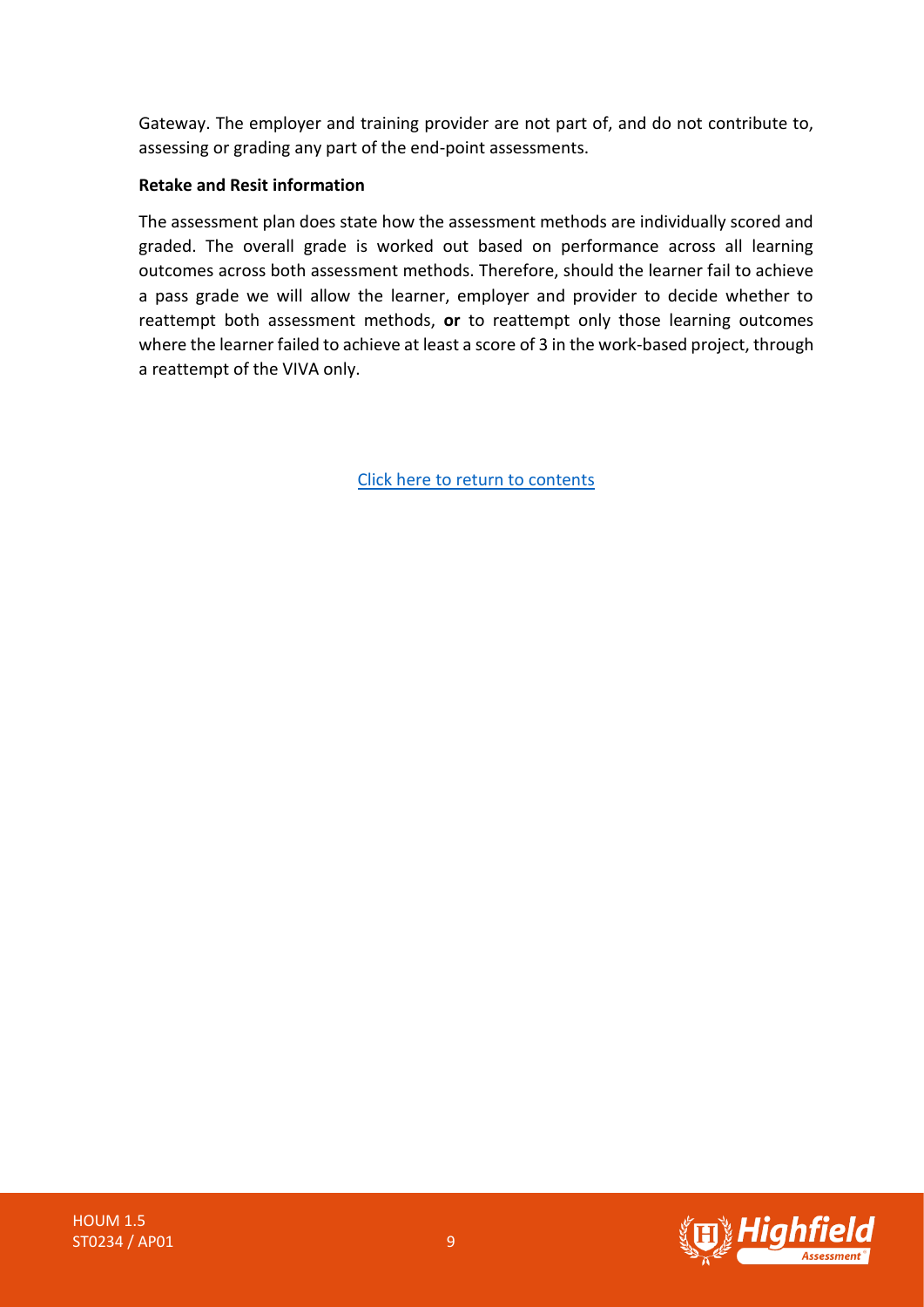# **Gateway**

### <span id="page-9-0"></span>**How to prepare for gateway**

After apprentices have completed their on-programme learning, they should be ready to pass through 'gateway' to their end-point assessment.

Gateway is a meeting that should be arranged between the apprentice, their employer and the training provider to determine that the apprentice is ready to undertake their endpoint assessment. The apprentice should prepare for this meeting by bringing along workbased evidence, including:

- customer feedback
- recordings
- manager statements
- witness statements

As well as evidence from others, such as:

- mid and end-of-year performance reviews
- feedback to show how they have met the apprenticeship standards while onprogramme

In advance of gateway, apprentices will need to have:

- achieved level 2 English
- achieved level 2 maths
- complied their Portfolio of Evidence

Therefore, apprentices should be advised by employers and providers to gather this evidence and undertake these qualifications during their on-programme training. It is recommended that employers and providers complete regular checks and reviews of this evidence to ensure the apprentice is progressing and achieving the standards before the formal gateway meeting is arranged.

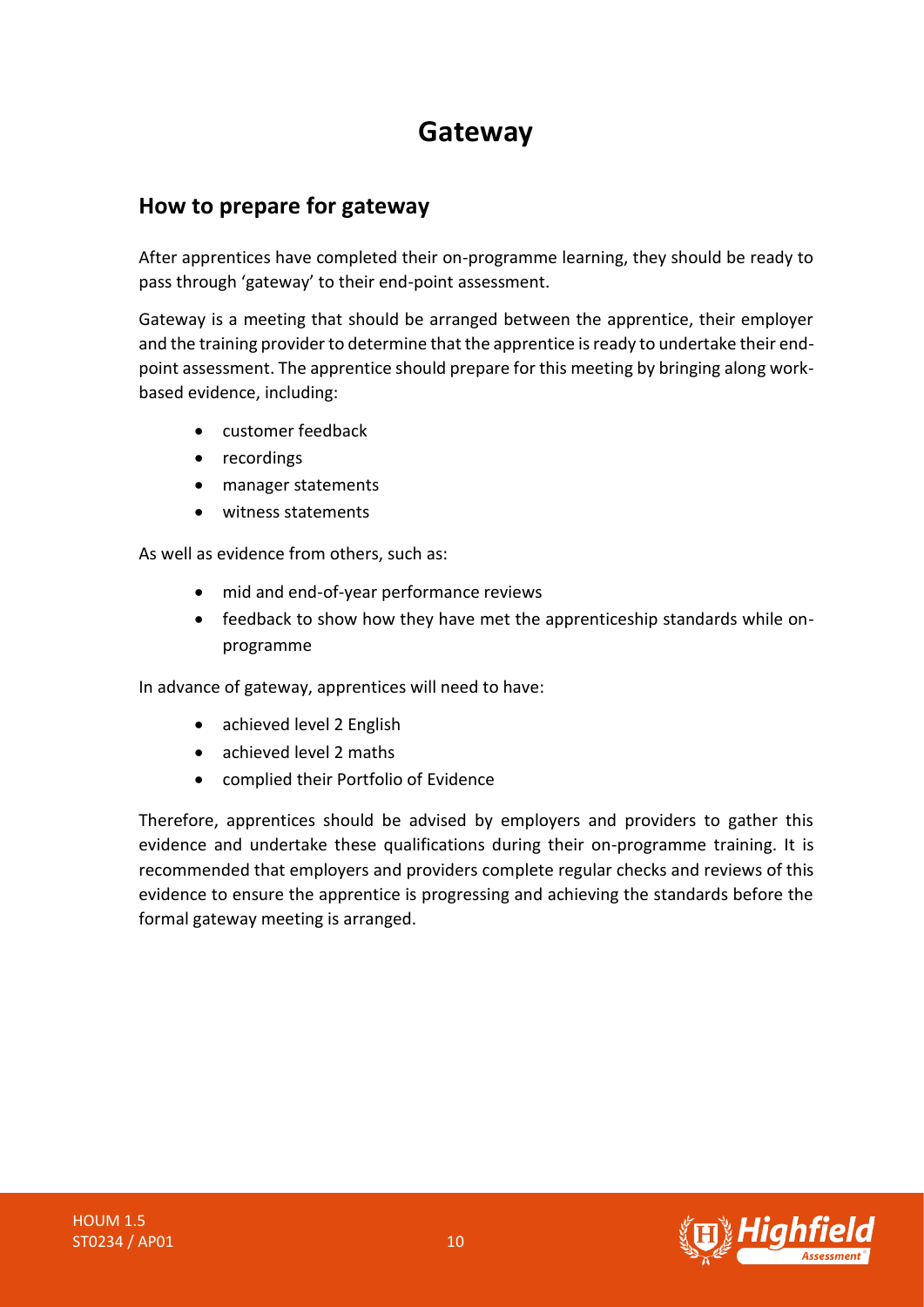### **The gateway meeting**

The gateway meeting should last around an hour and must be completed on or after the apprenticeship on-programme end date. It should be attended by the apprentice and the relevant people who have worked with the apprentice on-programme, such as the line manager/employer or mentor, the on-programme trainer/training provider and/or a senior manager (as appropriate to the business).

During the meeting, the apprentice, employer and training provider will discuss the apprentice's progress to date and confirm if the apprentice has met the full criteria of the apprenticeship standard during their on-programme training. The **Gateway Readiness Report** should be used to log the outcomes of the meeting and agreed by all 3 parties. This report is available to download from the Highfield Assessment website.

The report should then be submitted to Highfield to initiate the end-point assessment process. If you require any support completing the Gateway Readiness Report, please contact your Employer Engagement Manager at Highfield Assessment.

**Please note:** a copy of the standard should be available to all attendees during the gateway meeting.

### **Reasonable adjustments and special considerations**

Highfield Assessment has measures in place for apprentices who require additional support. Please refer to the Highfield Assessment Reasonable Adjustments Policy for further information/guidance.

### **ID requirements**

Highfield Assessment will need to ensure that the person undertaking an assessment is indeed the person they are claiming to be. All employers are therefore required to ensure that each apprentice has their identification with them on the day of the assessment so the end-point assessor can check.

Highfield Assessment will accept the following as proof of an apprentice's identity:

- a valid passport (any nationality)
- a signed UK photocard driving licence
- a valid warrant card issued by HM forces or the police
- another photographic ID card, e.g. employee ID card, travel card, etc.

[Click here to return to contents](#page-0-0)

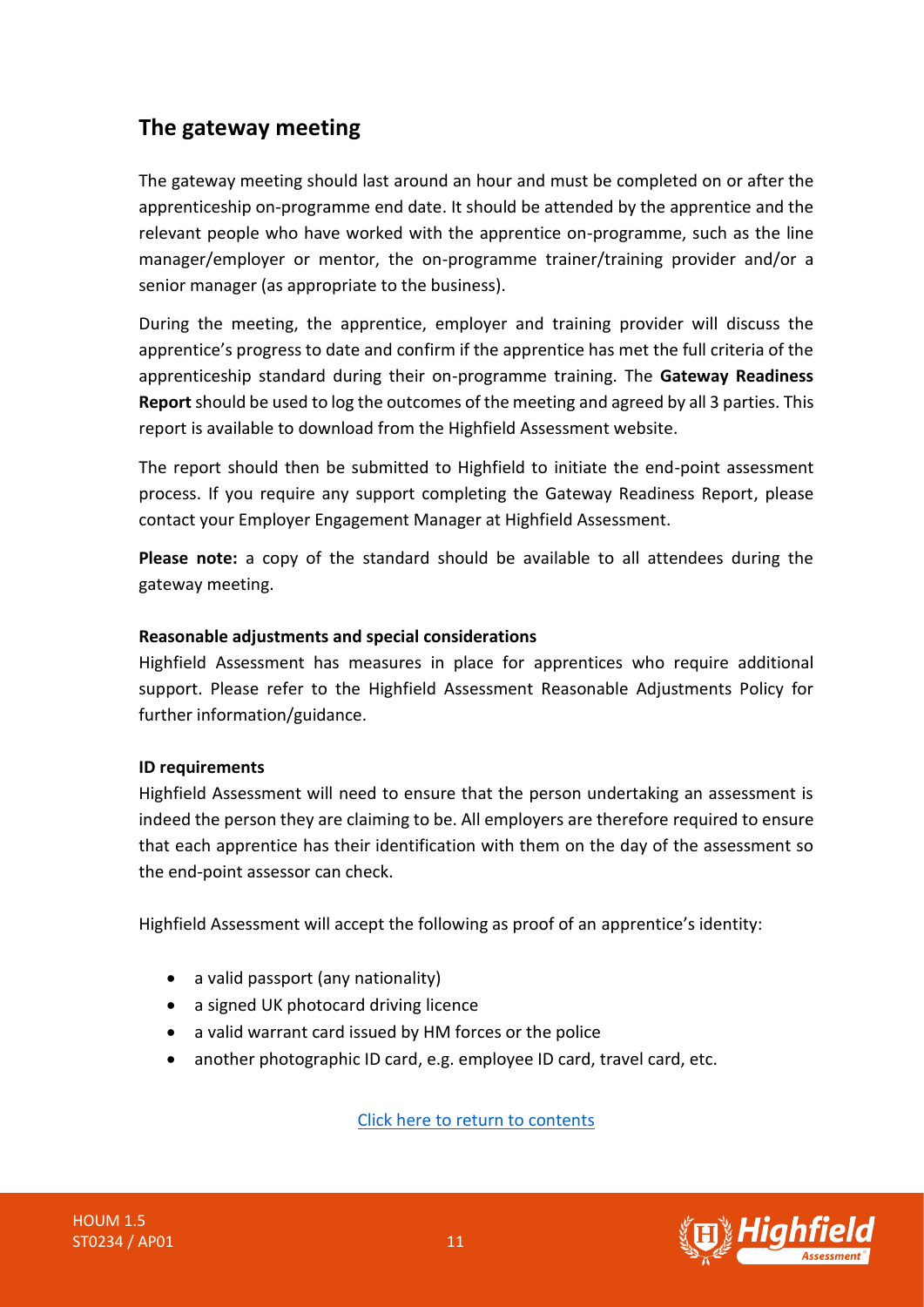# **The Housing and Property Management Apprenticeship Standard**

The following pages contain the housing and property management apprenticeship standard and the assessment criteria in a format that is suitable for delivery.

<span id="page-11-0"></span>

| <b>Legislation and regulation</b>                                                                                                                                                                                                                                                                                                                                                                                                                                                                                                                                                                          |
|------------------------------------------------------------------------------------------------------------------------------------------------------------------------------------------------------------------------------------------------------------------------------------------------------------------------------------------------------------------------------------------------------------------------------------------------------------------------------------------------------------------------------------------------------------------------------------------------------------|
| Knowledge                                                                                                                                                                                                                                                                                                                                                                                                                                                                                                                                                                                                  |
| Understand the principles, practices and legislation relating to current landlord and tenant law for the letting, maintenance and termination of a<br>variety of tenancy types, including but not limited to: shorthold, assured, secure, long leasehold and shared ownership.<br>Understand the principles, practices and legislation as it applies to governance, court proceedings, contracts, data protection, safeguarding and<br>$\bullet$<br>other relevant areas<br>Understand legislation and regulations as they apply to housing standards<br>$\bullet$                                         |
| <b>Work-based project and VIVA</b>                                                                                                                                                                                                                                                                                                                                                                                                                                                                                                                                                                         |
| Criteria covered                                                                                                                                                                                                                                                                                                                                                                                                                                                                                                                                                                                           |
| Summarise the issues relating to the letting of property in the social and private rented sectors<br>LR1<br>Explain the main provisions of data protection, safeguarding and other relevant legislation as it applies to housing and property management<br>LR <sub>2</sub><br>Explain the basic requirements of a contract and the special provisions relating to housing/property contracts<br>LR3<br>Summarise the codes of practice and published standards covering the social and private rented sectors<br>LR4<br>LR5<br>Explain the legislation and regulations as they apply to housing standards |
| <b>Amplification and Guidance</b>                                                                                                                                                                                                                                                                                                                                                                                                                                                                                                                                                                          |
| <b>Issues:</b><br>Social:<br>$\circ$<br>Repairs not completed in time<br>Illegal use<br>п<br>Awaiting documentation from support/social worker                                                                                                                                                                                                                                                                                                                                                                                                                                                             |

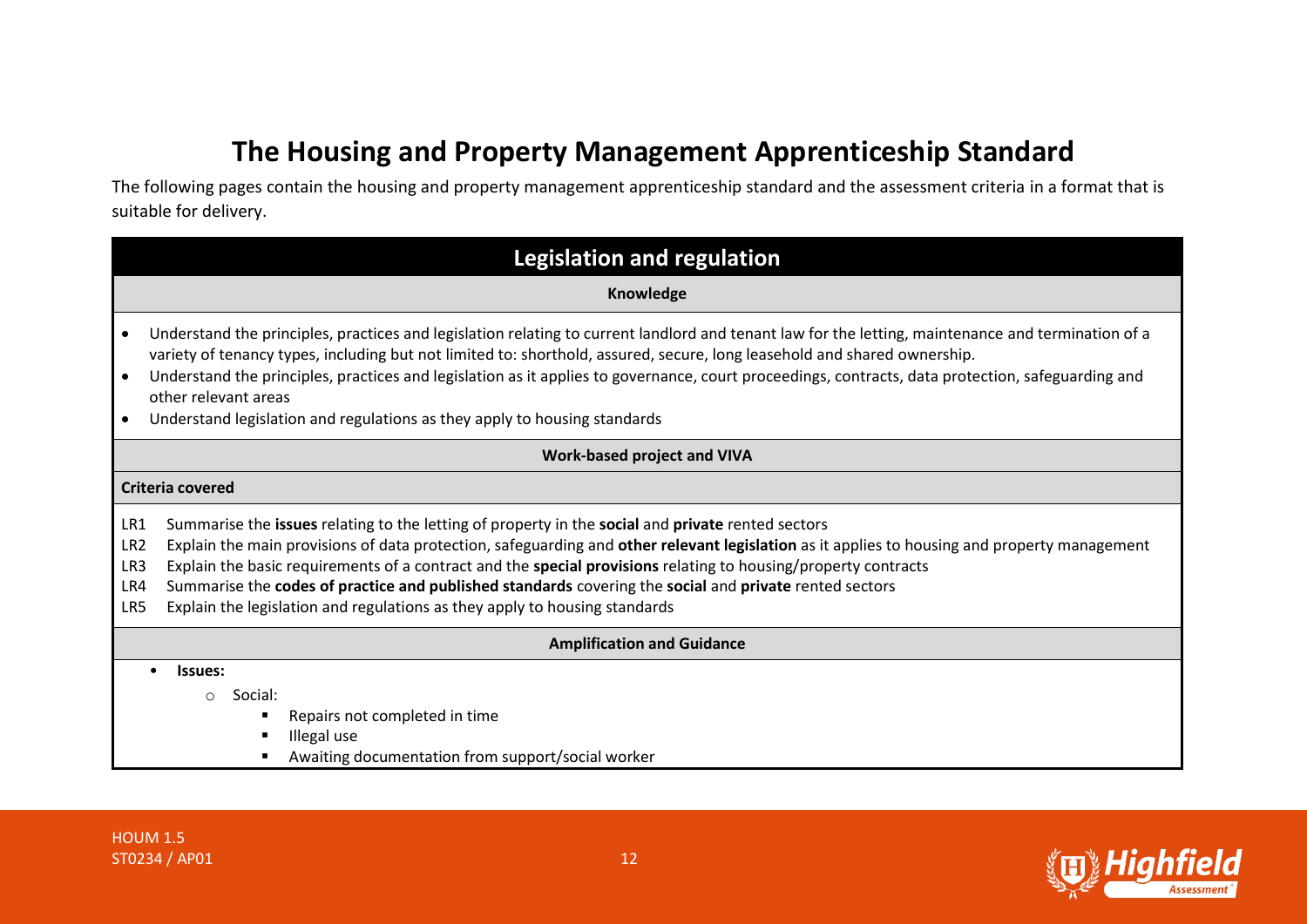#### o Private:

- No Energy Performance Certificate/No Gas Safety Certificate/No Electrical Installation Condition Report
- Issues with Tenancy agreement (incorrect details, not signed etc)
- Deposit/Rent not received
- Smoke/carbon monoxide detectors not working/installed

### • **Other relevant legislation:**

- o Health and Safety at Work Act
- o Homes (Fit for Human Habitation) Act 2018
- o Housing Act 1988/1996/2004
	- Introduced ASTs and Section 8 & Section 21s
	- Introduced deposit protection)
- o Protection from Eviction Act 1977
- o Energy Efficiency Regulations 2015 (EPCs)

### • **Special provisions:**

- o Any services provided (laundry, concierge)
- o Option to renew
- o Any upgrades to the property or works to be completed
- **Codes of practice and published standards:**
	- o Social:
		- The Social Housing Regulator

### o Private:

- ARLA code of conduct
- The Property Ombudsman
- In house materials (Employee handbook)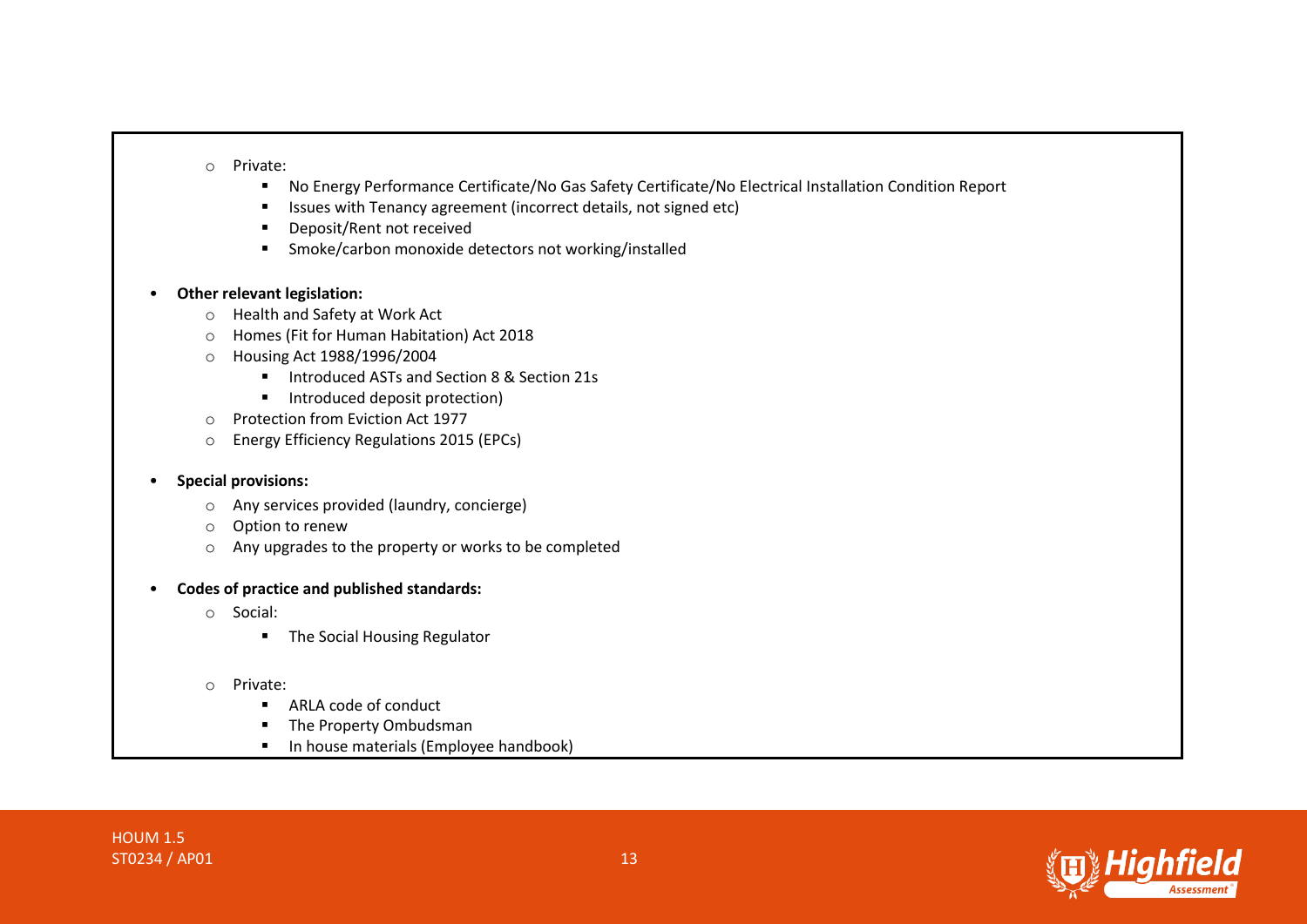### **Organisation background Information**

**Knowledge**

• Understand the principles, priorities and values of the organisation they work for, including an awareness of the business plan, the range of services available to clients and customers, the roles and responsibilities of others and team targets and or Key Performance Indicators.

#### **Work-based project and VIVA**

#### **Criteria covered**

OB1 Describe the impact of the principles, priorities and values of the organisation on the delivery of services to customers

- OB2 Explain how personal and team objectives fit into the organisational plan
- OB3 Explain the **range of services** that may be offered in the **social** or **private** rented sectors

#### **Amplification and Guidance**

#### • **Range of services:**

- o Social:
	- Maintenance
	- Estate Management
	- Community Services

o Private:

- Repairs & Maintenance
- Renewals
- **Fully Managed**
- Tenant Find/Let only



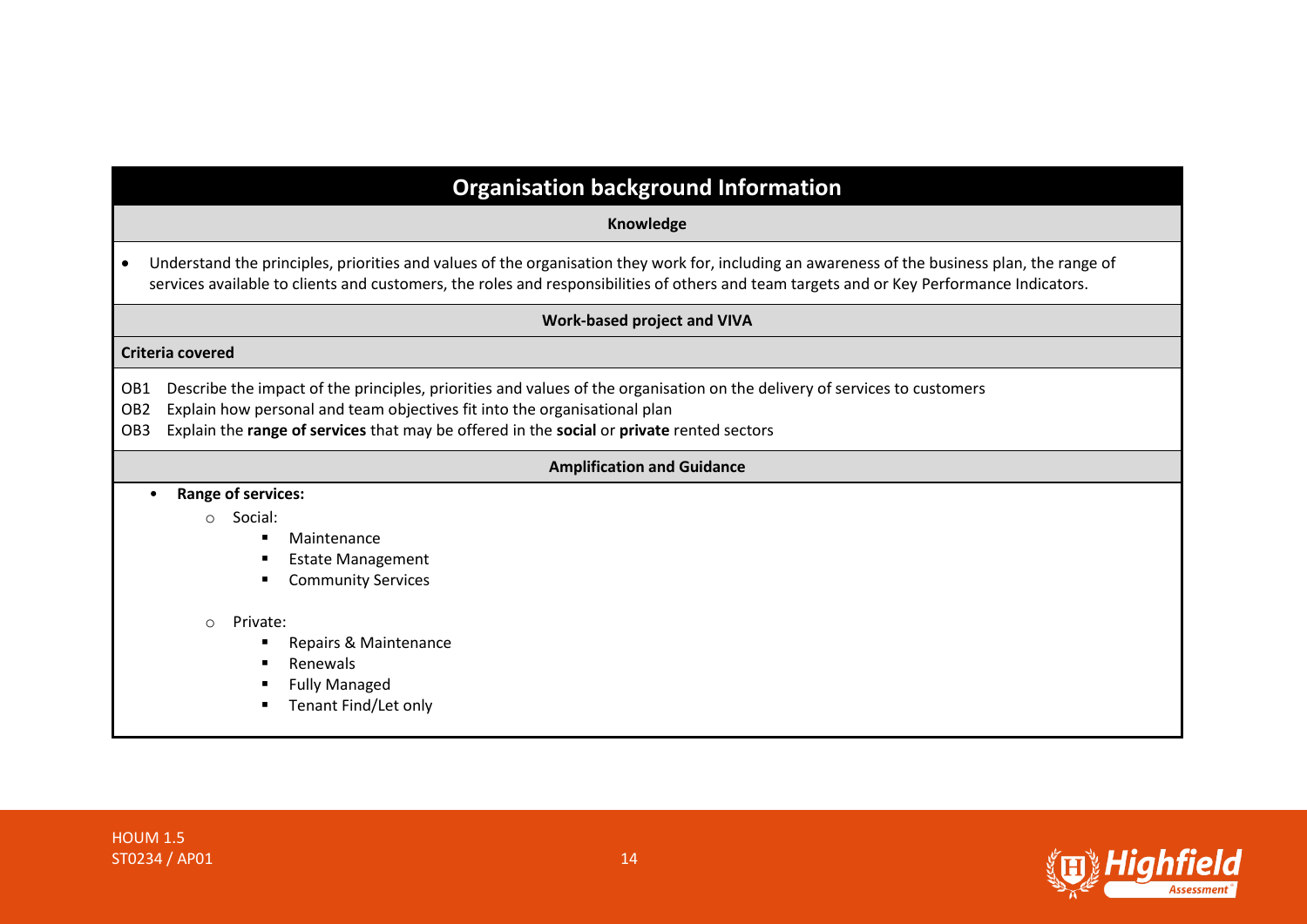| <b>Assets</b>                                                                                                                                                                                                                                                                                                                                                                                                                                                                                                                                                                  |  |  |  |
|--------------------------------------------------------------------------------------------------------------------------------------------------------------------------------------------------------------------------------------------------------------------------------------------------------------------------------------------------------------------------------------------------------------------------------------------------------------------------------------------------------------------------------------------------------------------------------|--|--|--|
| Knowledge                                                                                                                                                                                                                                                                                                                                                                                                                                                                                                                                                                      |  |  |  |
| Understand the social and physical context of estates/neighbourhoods and how to resolve defects, common problems, health and safety issues and<br>٠<br>repairs to dwellings.                                                                                                                                                                                                                                                                                                                                                                                                   |  |  |  |
| <b>Work-based project and VIVA</b>                                                                                                                                                                                                                                                                                                                                                                                                                                                                                                                                             |  |  |  |
| Criteria covered                                                                                                                                                                                                                                                                                                                                                                                                                                                                                                                                                               |  |  |  |
| Explain how design and layout of neighbourhoods can impact upon community safety<br>AS1<br>Explain the systems used to deliver economic, efficient and effective asset management programmes<br>AS <sub>2</sub><br>Explain the process for delivering an economic, efficient and effective responsive repairs service<br>AS3<br>Diagnose common housing/building/property defects<br>AS4<br>Describe the requirements of health and safety acts and policies, for housing management and maintenance including utilities, fire, chemical and<br>AS5<br>biological hazards etc. |  |  |  |
| <b>Amplification and Guidance</b>                                                                                                                                                                                                                                                                                                                                                                                                                                                                                                                                              |  |  |  |
| Systems, e.g.                                                                                                                                                                                                                                                                                                                                                                                                                                                                                                                                                                  |  |  |  |
| planned and programmed maintenance<br>$\circ$                                                                                                                                                                                                                                                                                                                                                                                                                                                                                                                                  |  |  |  |
| improvements<br>$\circ$                                                                                                                                                                                                                                                                                                                                                                                                                                                                                                                                                        |  |  |  |
| major repairs<br>$\circ$                                                                                                                                                                                                                                                                                                                                                                                                                                                                                                                                                       |  |  |  |
| cyclical (including annual maintenance)<br>$\circ$                                                                                                                                                                                                                                                                                                                                                                                                                                                                                                                             |  |  |  |
| Common housing/building/property defects:                                                                                                                                                                                                                                                                                                                                                                                                                                                                                                                                      |  |  |  |
| Boiler pressure too low preventing boiler working (re-pressurising the boiler)<br>$\circ$                                                                                                                                                                                                                                                                                                                                                                                                                                                                                      |  |  |  |
| Filter on washing machine clogged<br>$\circ$                                                                                                                                                                                                                                                                                                                                                                                                                                                                                                                                   |  |  |  |
| Condensation caused by lack of ventilation<br>$\circ$                                                                                                                                                                                                                                                                                                                                                                                                                                                                                                                          |  |  |  |
| Damp (penetrating & rising)<br>$\circ$                                                                                                                                                                                                                                                                                                                                                                                                                                                                                                                                         |  |  |  |
| Broken guttering<br>$\circ$                                                                                                                                                                                                                                                                                                                                                                                                                                                                                                                                                    |  |  |  |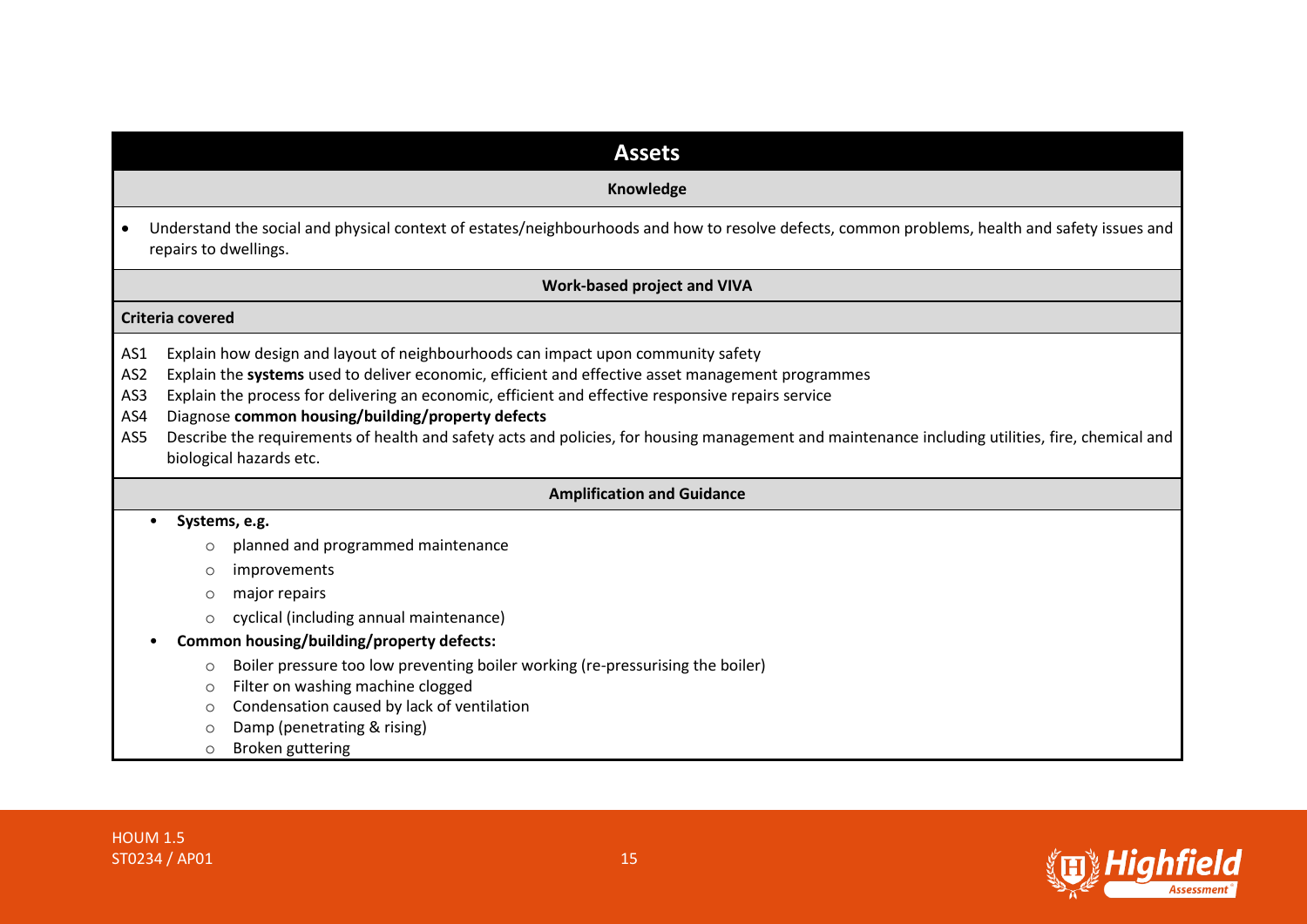- o Damp proof course
- o Damage caused by tenants to doors, walls, cupboards etc
- o Appliance problems
- o Vermin/Bins
- o Drying washing inside
- o Items resting against walls

| <b>Customers</b>           |  |
|----------------------------|--|
| Knowledge                  |  |
| which the business serves. |  |

# • Understand the diversity of the communities

### **Work-based project and VIVA**

### **Criteria covered**

- CS1 Describe how national equality and diversity legislation applies to housing services provision
- CS2 Explain the diversity of housing service users and their needs
- CS3 Explain sources of good practice guidance to meet the diverse needs of customers.
- CS4 Explain how organisation's services meet the diverse needs of a community

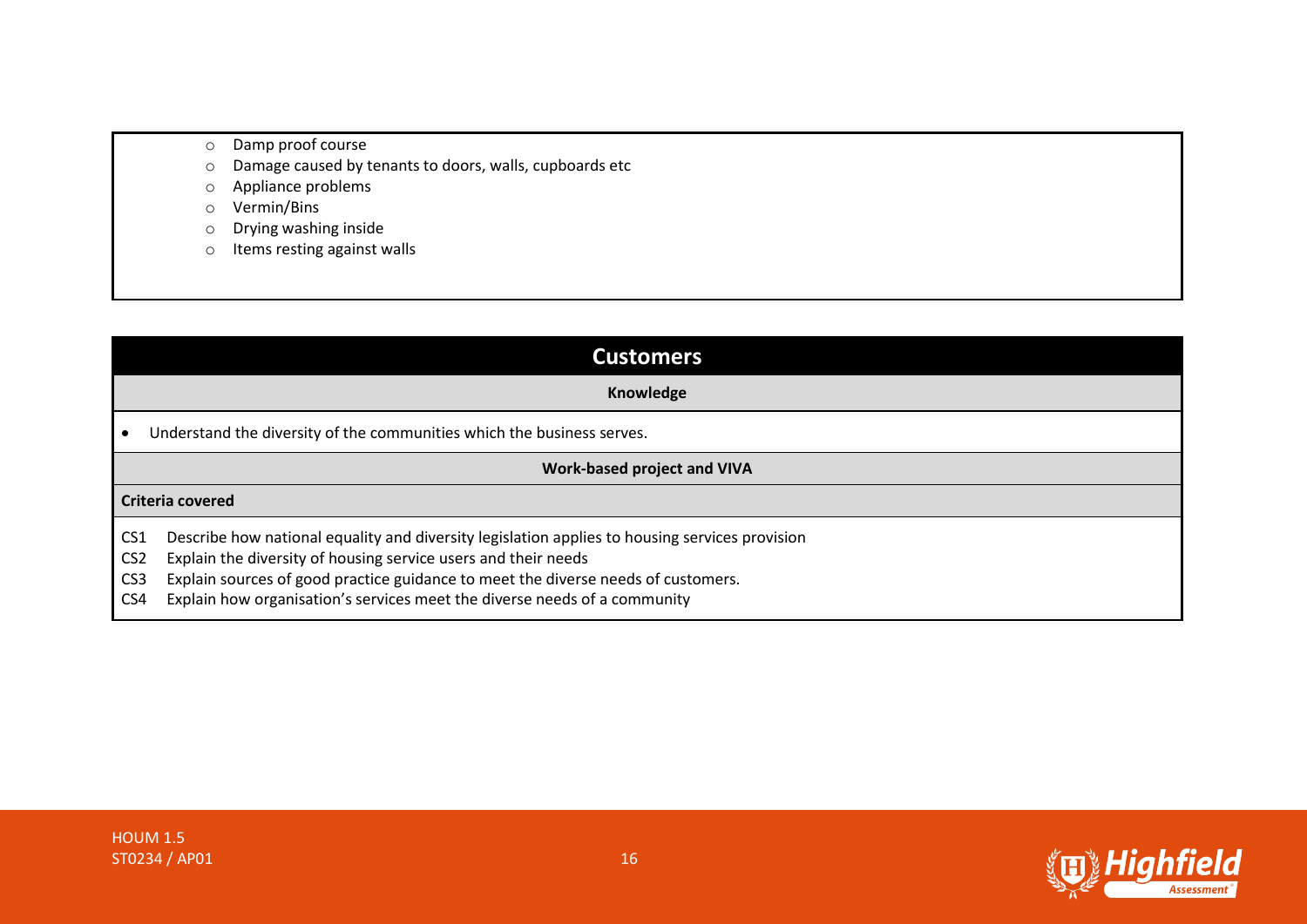|                 | <b>Context</b>                                                                                                                                                  |  |  |
|-----------------|-----------------------------------------------------------------------------------------------------------------------------------------------------------------|--|--|
|                 | Knowledge                                                                                                                                                       |  |  |
|                 | Understand the current and historical context of social/rented/affordable housing and the broader housing market.                                               |  |  |
|                 | <b>Work-based project and VIVA</b>                                                                                                                              |  |  |
|                 | <b>Criteria covered</b>                                                                                                                                         |  |  |
| CT <sub>1</sub> | Explain the origins of the housing sector to include local authority social housing, the housing association movement and the private rented<br>housing sector. |  |  |
| CT <sub>2</sub> | Summarise the impact of the wider housing market on the development of the local authority, housing association and private rented housing<br>sectors           |  |  |

### **Range of Services**

### **Knowledge**

• Have an appreciation of the range of applicable housing services for example, repairs and maintenance, allocations, lettings, tenancy sustainment, financial and social inclusion, anti-social behaviour, care and supported housing, rents, service charges and portfolio accounts and community involvement.

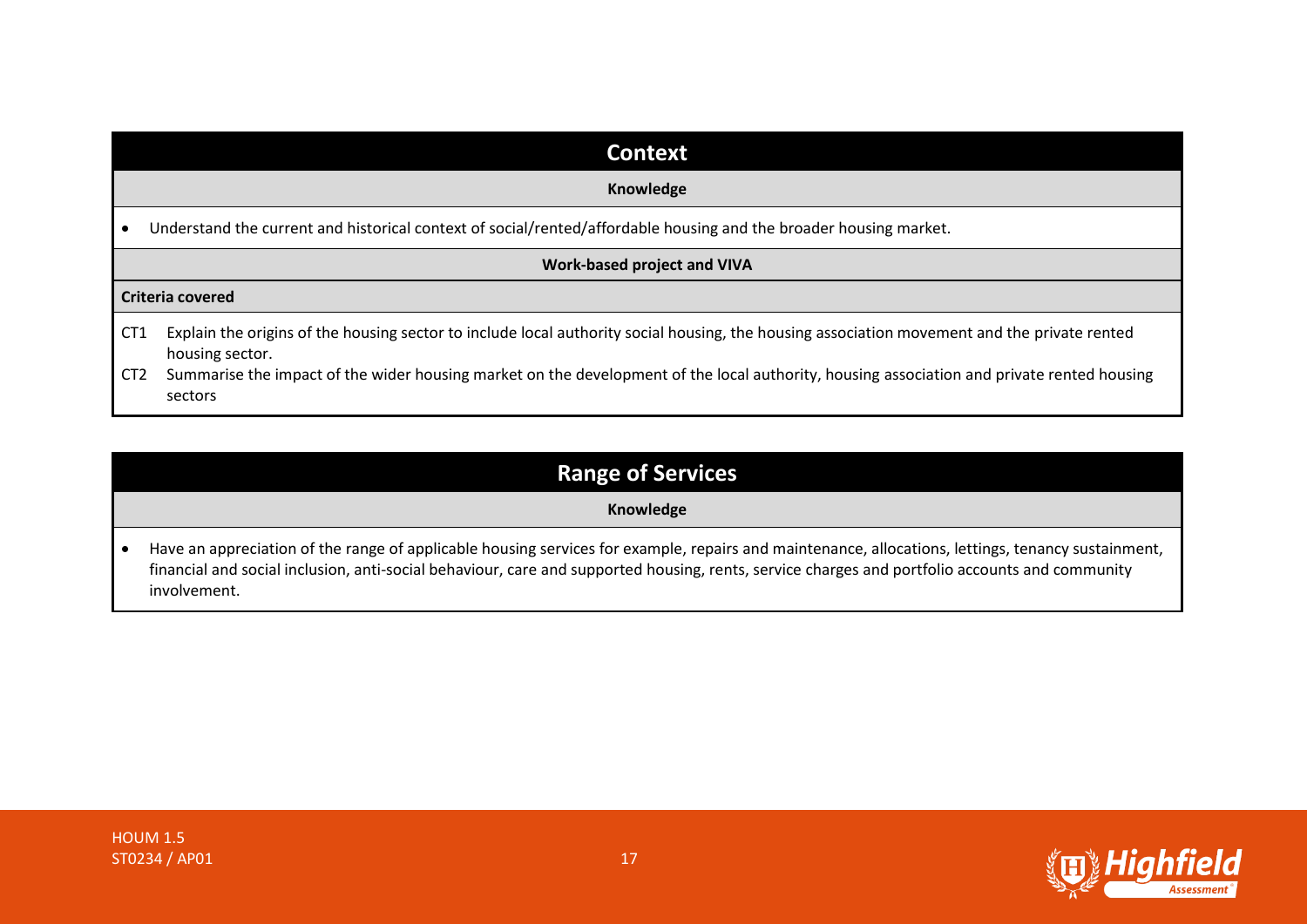|           | Work-based project and VIVA                                                                                                                                                                                                                                                                                                                                                                                                                  |
|-----------|----------------------------------------------------------------------------------------------------------------------------------------------------------------------------------------------------------------------------------------------------------------------------------------------------------------------------------------------------------------------------------------------------------------------------------------------|
|           | Criteria covered                                                                                                                                                                                                                                                                                                                                                                                                                             |
| RS1       | Summarise the core services that housing or property management organisations deliver to their customers                                                                                                                                                                                                                                                                                                                                     |
|           | <b>Amplification and Guidance</b>                                                                                                                                                                                                                                                                                                                                                                                                            |
| $\bullet$ | <b>Core services</b><br>Social:<br>$\circ$<br>Allocations<br>٠<br><b>Tenancy Sustainment</b><br>Anti-social behaviour/Mediation<br>Maintenance<br>٠<br><b>Estate Management</b><br><b>Community Services</b><br>Private<br>$\circ$<br><b>Repairs and Maintenance</b><br>Renewals<br><b>Fully Managed</b><br>Tenant Find/Let only<br>Rent collection<br>п<br>Viewings<br>Referencing<br>Right to Rent<br>Inventory<br>Inspections<br>Deposits |

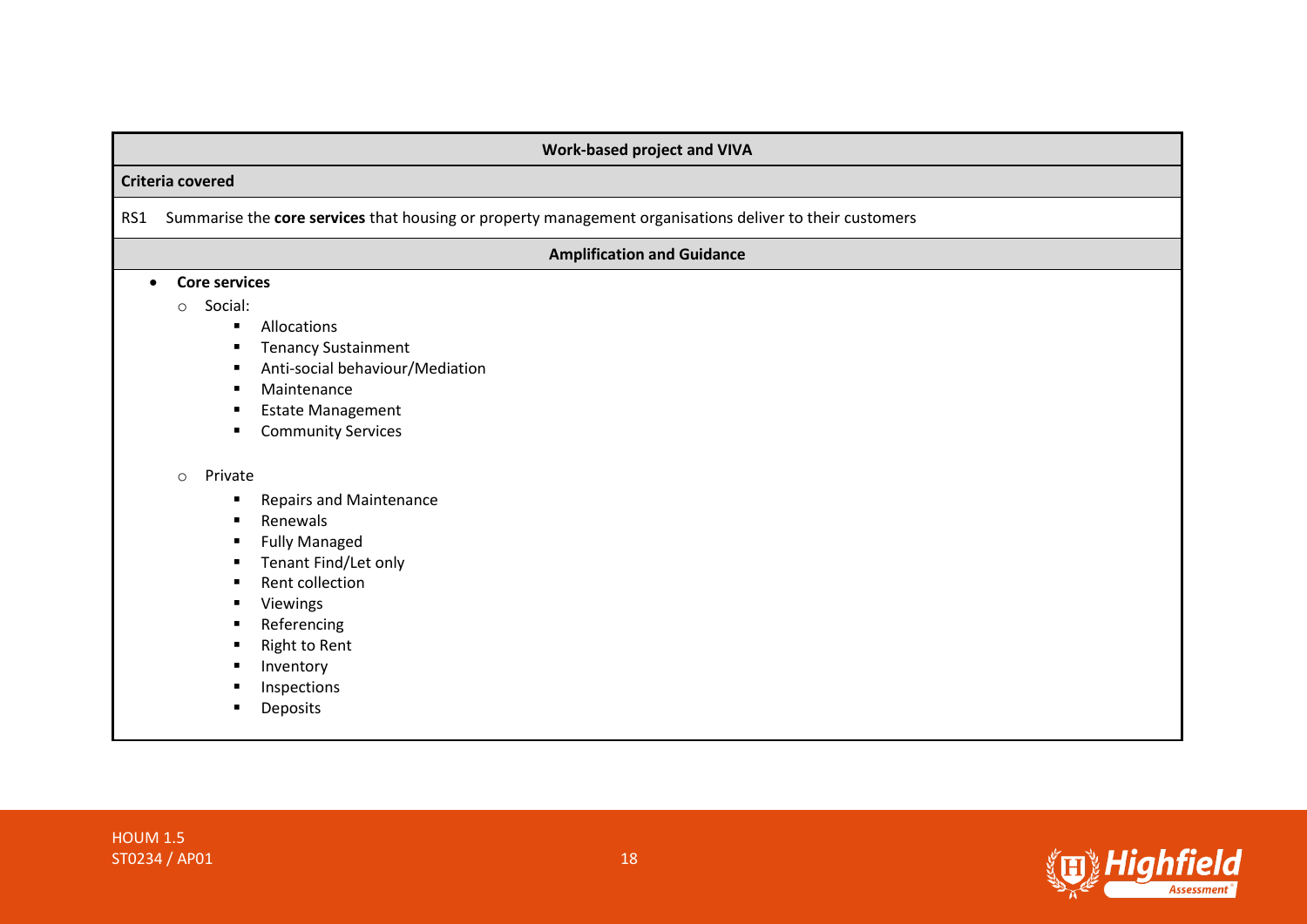| <b>Organisational policies</b>                                                                                                                                                                                                                                                          |  |  |  |
|-----------------------------------------------------------------------------------------------------------------------------------------------------------------------------------------------------------------------------------------------------------------------------------------|--|--|--|
| Knowledge                                                                                                                                                                                                                                                                               |  |  |  |
| Understand the principles, policies and practices of the organisation they work for in terms of customer care, employee code of conduct, team<br>working, risk, personal safety, health and safety, equality and diversity, safeguarding and business communications.                   |  |  |  |
| <b>Work-based project and VIVA</b>                                                                                                                                                                                                                                                      |  |  |  |
| Criteria covered                                                                                                                                                                                                                                                                        |  |  |  |
| Explain how organisational principles and policies impact on the delivery of services<br>OP <sub>1</sub><br>Describe key organisational policies and how they relate to the way services are delivered<br>OP <sub>2</sub>                                                               |  |  |  |
| <b>Amplification and Guidance</b>                                                                                                                                                                                                                                                       |  |  |  |
| <b>Organisational principles and policies:</b><br>Customer service policy<br>$\circ$<br>Complaint's process/policy<br>$\circ$<br>Dress code<br>$\circ$<br>Lone working policy<br>$\circ$<br>Anti-Money Laundering checks<br>$\circ$<br><b>Equality and Diversity policy</b><br>$\Omega$ |  |  |  |
| <b>IT Policies</b><br>$\cap$                                                                                                                                                                                                                                                            |  |  |  |

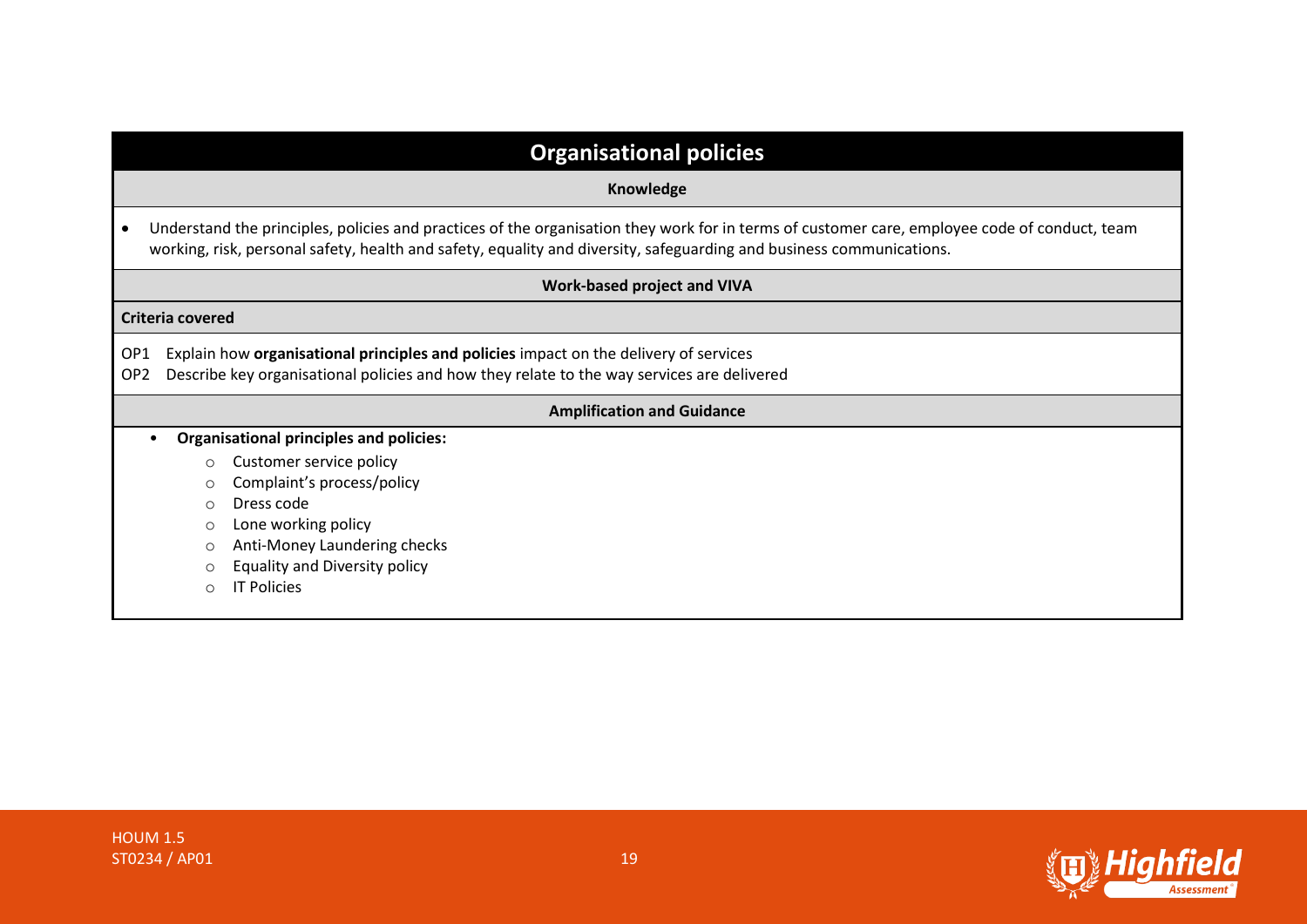|                                                                                                                                                                                                                                                                                                                                                                                                                                                                                                                                        | <b>Customer care</b>                                                                                                                       |
|----------------------------------------------------------------------------------------------------------------------------------------------------------------------------------------------------------------------------------------------------------------------------------------------------------------------------------------------------------------------------------------------------------------------------------------------------------------------------------------------------------------------------------------|--------------------------------------------------------------------------------------------------------------------------------------------|
| <b>Skill</b>                                                                                                                                                                                                                                                                                                                                                                                                                                                                                                                           | <b>Behaviour</b>                                                                                                                           |
| Apply a range of customer care skills in order to provide a professional,<br>$\bullet$<br>accurate, timely, ethical and non-judgemental front-line service which<br>meets the needs of a diverse range of customers and stakeholders                                                                                                                                                                                                                                                                                                   | Demonstrates a responsive approach to customer needs and<br>$\bullet$<br>understands their personal impact on customers and their lives    |
|                                                                                                                                                                                                                                                                                                                                                                                                                                                                                                                                        | <b>Work-based project and VIVA</b>                                                                                                         |
| Criteria covered                                                                                                                                                                                                                                                                                                                                                                                                                                                                                                                       |                                                                                                                                            |
| Builds rapport with customers and demonstrates empathy and understanding when dealing with them.<br>CC <sub>1</sub><br>CC <sub>2</sub><br>policies.<br>Recognises and responds to different types of customers including those who are vulnerable, with additional and complex needs<br>CC <sub>3</sub><br>CC <sub>4</sub><br>Demonstrates a genuine interest and care towards their work<br>Shows consideration and flexibility to people<br>CC <sub>5</sub><br>Consistently offers guidance and support to others<br>CC <sub>6</sub> | Responds to customers, colleagues and partner organisations in a timely, accurate fashion in accordance with service standards and company |
|                                                                                                                                                                                                                                                                                                                                                                                                                                                                                                                                        | <b>Amplification and Guidance</b>                                                                                                          |
| <b>Partner organisations:</b><br>$\bullet$<br>Local council<br>$\circ$<br>Stakeholders<br>$\bigcirc$<br>Maintenance contractors<br>$\bigcap$<br><b>Types of customers</b><br>Tenants<br>$\circ$<br>Landlords<br>$\circ$<br><b>Former Homeless</b><br>$\circ$<br>Vulnerable<br>$\circ$                                                                                                                                                                                                                                                  |                                                                                                                                            |

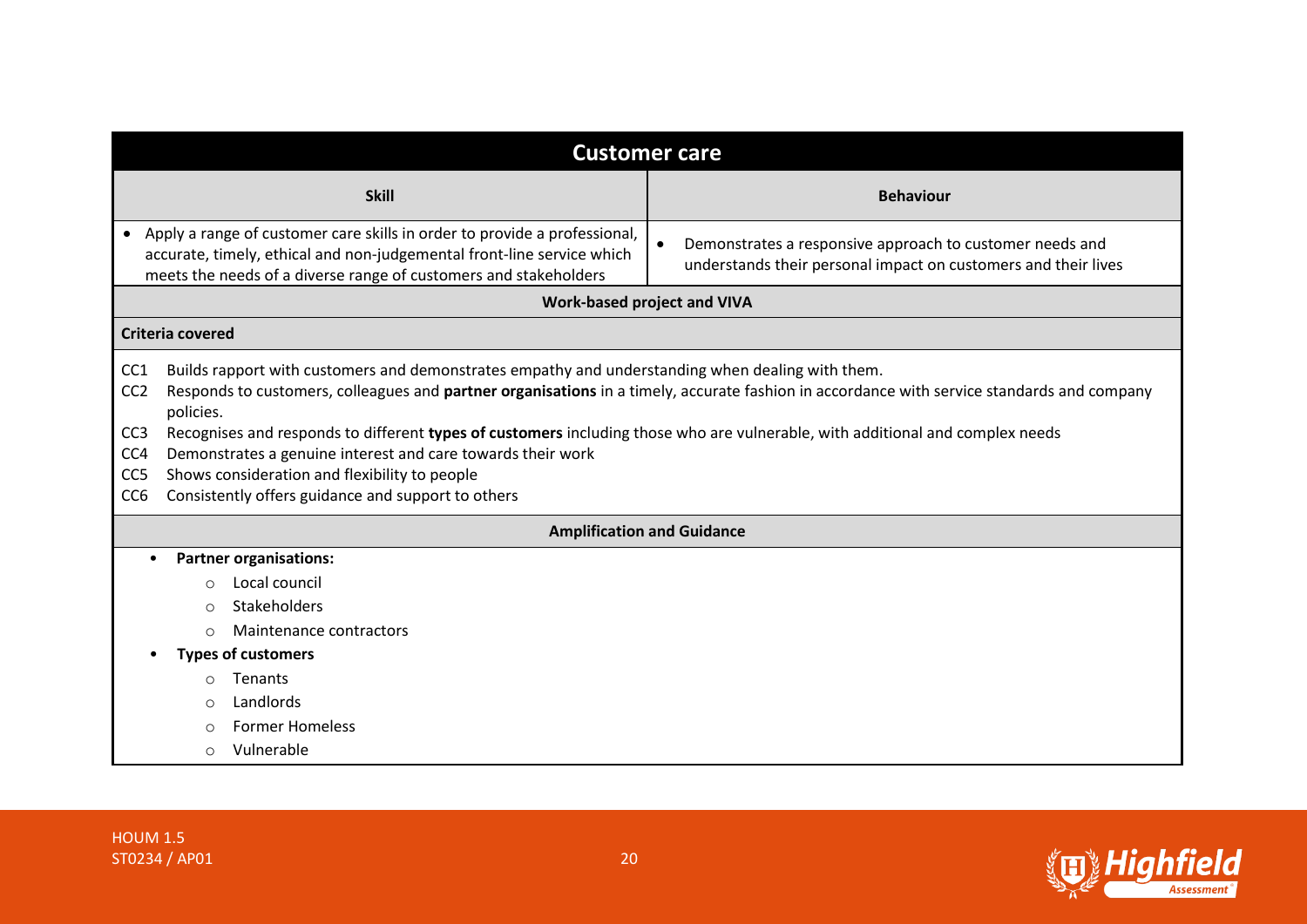### o Learning disabilities

| <b>Communication</b>                                                                                                                                                                                                                                                         |  |  |  |
|------------------------------------------------------------------------------------------------------------------------------------------------------------------------------------------------------------------------------------------------------------------------------|--|--|--|
| <b>Skill</b>                                                                                                                                                                                                                                                                 |  |  |  |
| Demonstrate appropriate communication skills to enable timely identification and/or resolution of issues for customers and appropriate<br>$\bullet$<br>signposting to other colleagues and/or partner agencies.                                                              |  |  |  |
| <b>Work-based project and VIVA</b>                                                                                                                                                                                                                                           |  |  |  |
| Criteria covered                                                                                                                                                                                                                                                             |  |  |  |
| Adapts and uses the appropriate method and style of communication to changing circumstances and needs<br>CO <sub>1</sub><br>Asks questions and challenges others positively<br>CO <sub>2</sub><br>Signposts customers to appropriate services and support<br>CO <sub>3</sub> |  |  |  |
| <b>Amplification and Guidance</b>                                                                                                                                                                                                                                            |  |  |  |
| Method and style of communication:<br>$\bullet$                                                                                                                                                                                                                              |  |  |  |
| Verbal<br>$\circ$                                                                                                                                                                                                                                                            |  |  |  |
| Non-verbal<br>$\circ$                                                                                                                                                                                                                                                        |  |  |  |
| Written e.g. emails, letters<br>$\circ$                                                                                                                                                                                                                                      |  |  |  |
| Telephone calls<br>$\circ$                                                                                                                                                                                                                                                   |  |  |  |
| Appropriate services and support<br>Signpost to support agencies<br>$\circ$<br>local authority<br>п<br>Age Concern<br>п<br><b>Citizens Advice</b><br>Shelter<br>п                                                                                                            |  |  |  |

HOUM 1.5 ST0234 / AP01 21

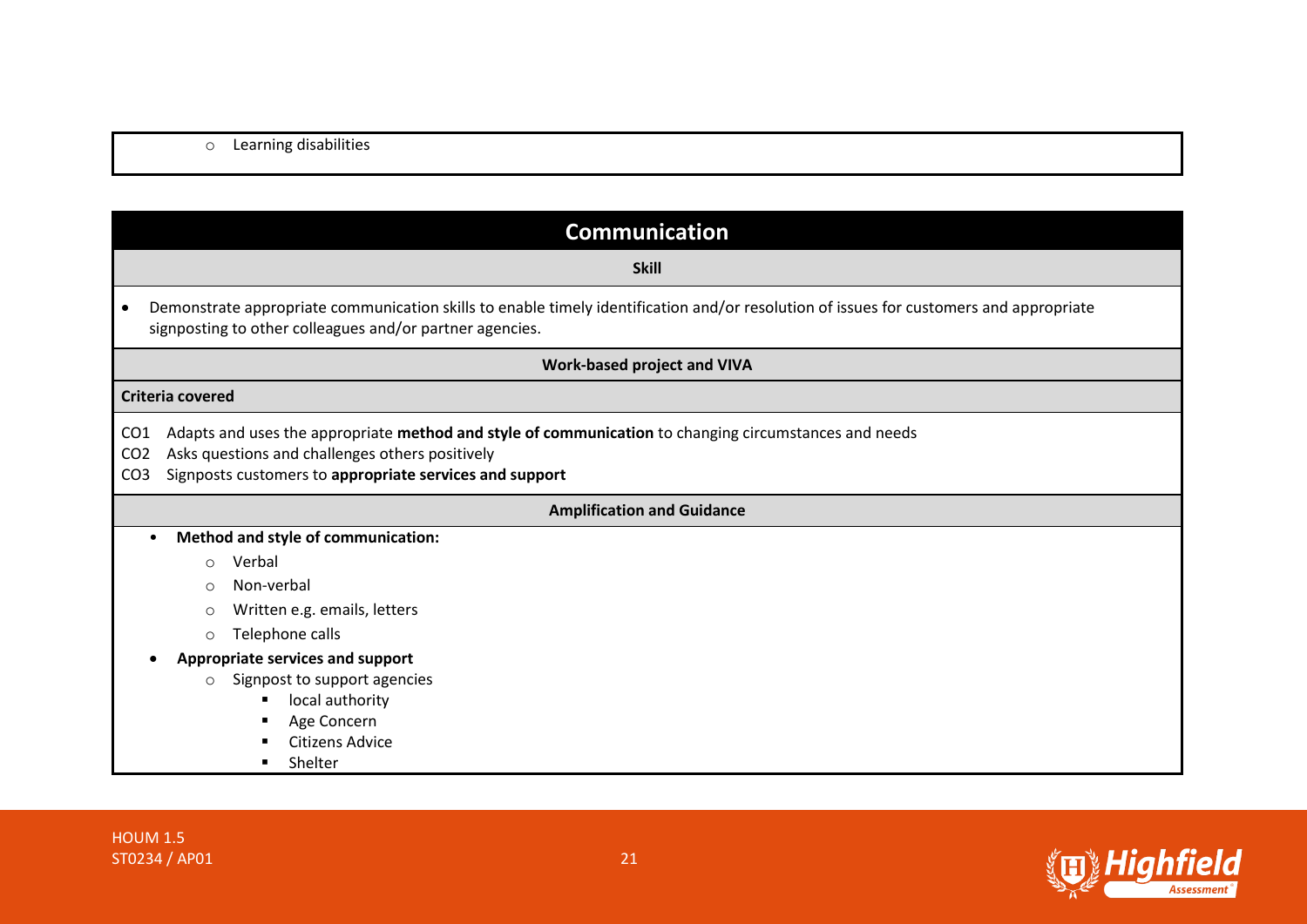- o Designated Interpreter
- o Using Property Ombudsman Vulnerability guidance

|  | <b>Collaborative working</b> |  |  |
|--|------------------------------|--|--|
|  |                              |  |  |

**Skill**

• Work collaboratively with colleagues and partners to achieve individual, team and business targets.

**Work-based project and VIVA**

#### **Criteria covered**

CW1 Achieves joint outcomes through working collaboratively with individuals and teams.

### **Information collection and sharing**

#### **Skill**

• Use a variety of methods to identify, collect and communicate technical and other information in a confident and effective manner

#### **Work-based project and VIVA**

#### **Criteria covered**

IS1 Collects, records and stores information that is accurate, sufficient, relevant and in line with the organisation's policies

IS2 Presents and shares information using a variety of methods

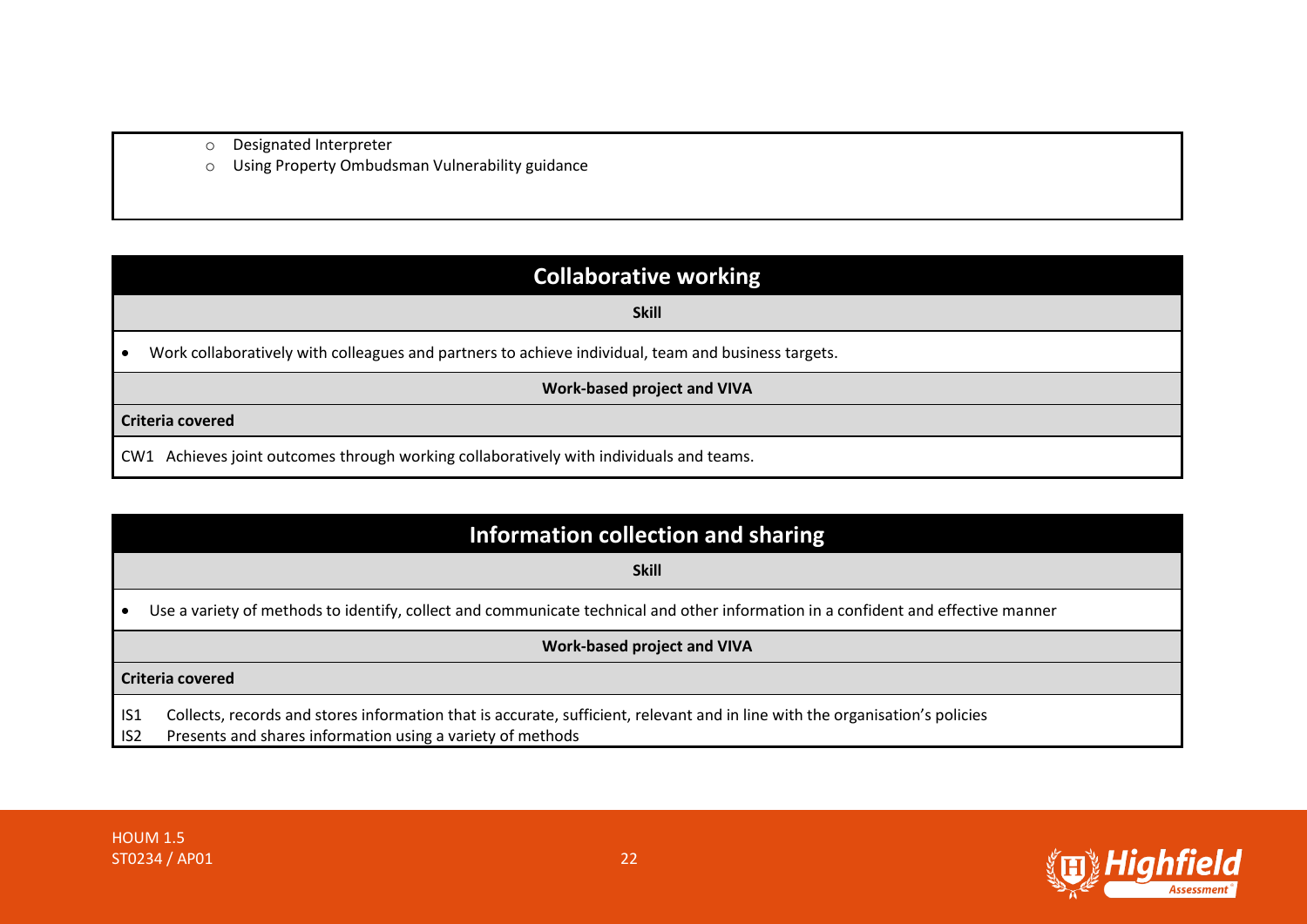IS3 Adopts the most appropriate way to communicate relevant information to stakeholders

| Influencing and negotiating skills                                                                                                                                                                            |
|---------------------------------------------------------------------------------------------------------------------------------------------------------------------------------------------------------------|
| <b>Skill</b>                                                                                                                                                                                                  |
| Influence and negotiate with customers, partners and suppliers.                                                                                                                                               |
| <b>Work-based project and VIVA</b>                                                                                                                                                                            |
| Criteria covered                                                                                                                                                                                              |
| Secures mutually beneficial outcomes through assertive negotiation with customers, partners and suppliers<br>NS1<br>Consistently seeks value for money in procurement to ensure efficiency and quality<br>NS2 |

|                         | Self-management                                                                                                                                    |
|-------------------------|----------------------------------------------------------------------------------------------------------------------------------------------------|
|                         | <b>Skill</b>                                                                                                                                       |
|                         | Organise and plan their own work to ensure tasks are completed and deadlines met.                                                                  |
|                         | <b>Work-based project and VIVA</b>                                                                                                                 |
| <b>Criteria covered</b> |                                                                                                                                                    |
| SM1<br>SM <sub>2</sub>  | Plans time and priorities to meet business needs and to complete work on time<br>Raises concerns about workload and timescales before crises arise |

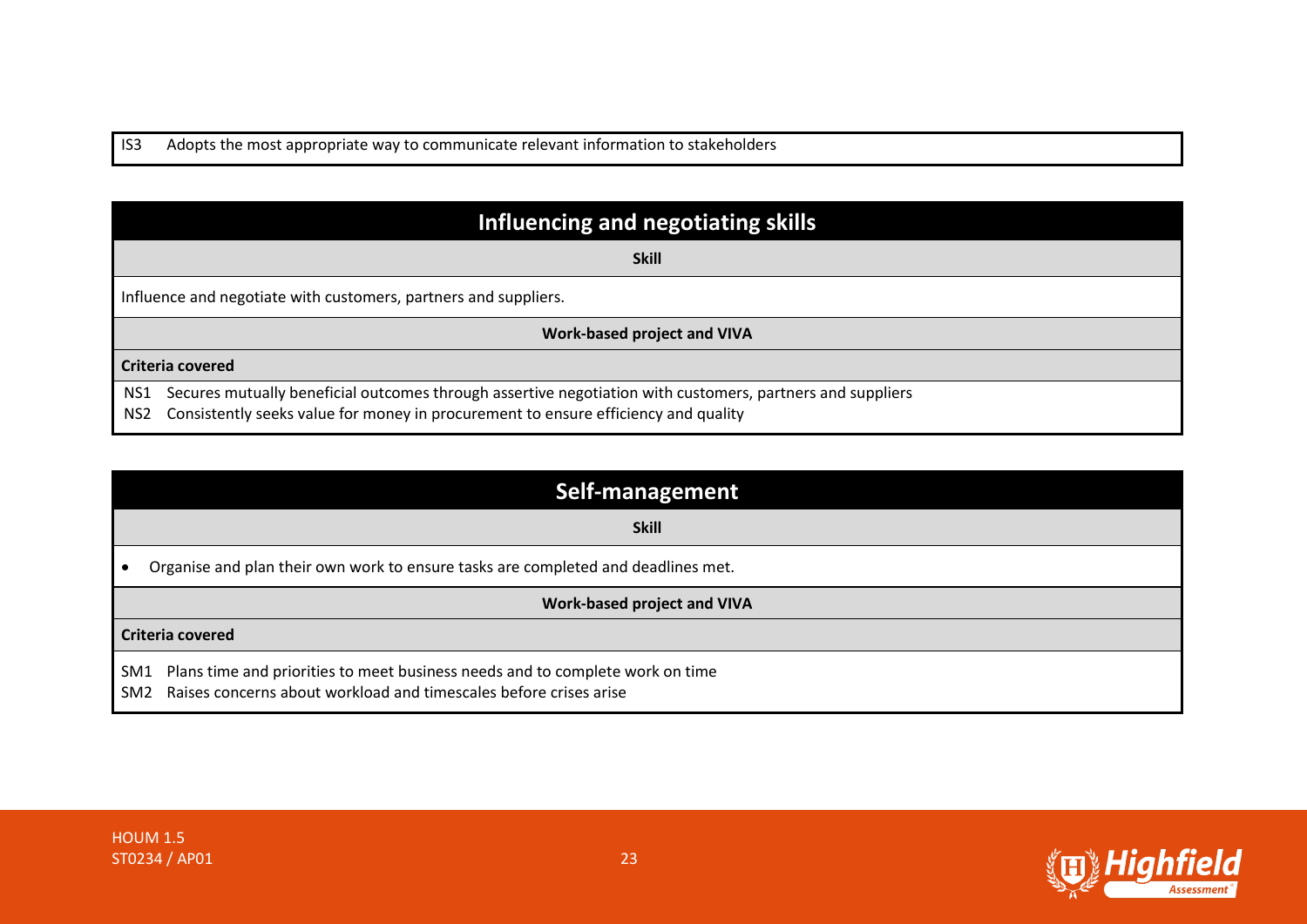|                                           | <b>Problem solving</b>                                                                                                                                                                                                                                                                                                                    |  |
|-------------------------------------------|-------------------------------------------------------------------------------------------------------------------------------------------------------------------------------------------------------------------------------------------------------------------------------------------------------------------------------------------|--|
|                                           | <b>Skill</b>                                                                                                                                                                                                                                                                                                                              |  |
|                                           | Use a problem-solving and flexible approach in their day-to-day duties                                                                                                                                                                                                                                                                    |  |
|                                           | <b>Work-based project and VIVA</b>                                                                                                                                                                                                                                                                                                        |  |
|                                           | <b>Criteria covered</b>                                                                                                                                                                                                                                                                                                                   |  |
| PS1<br>PS <sub>2</sub><br>PS <sub>3</sub> | Takes ownership for the investigation and analysis of problems to achieve solutions in line with customer standards<br>Escalates problems to relevant managers that cannot be solved and follows through to ensure action has been taken<br>Reviews the outcomes of investigations to determine lessons learnt and identify best practice |  |

|                                    | <b>Tools and equipment</b>                                                                                                                                                   |
|------------------------------------|------------------------------------------------------------------------------------------------------------------------------------------------------------------------------|
|                                    | <b>Skill</b>                                                                                                                                                                 |
|                                    | Effective use of IT equipment and software, through administration and the appropriate use of work equipment                                                                 |
|                                    | <b>Work-based project and VIVA</b>                                                                                                                                           |
| <b>Criteria covered</b>            |                                                                                                                                                                              |
| TE <sub>1</sub><br>TE <sub>2</sub> | Demonstrates proficient use of IT systems to perform housing/property related tasks<br>Complies with appropriate regulatory requirements relating to the use of IT equipment |
|                                    | <b>Amplification and Guidance</b>                                                                                                                                            |
|                                    | Regulatory requirements relating to the use of IT equipment:                                                                                                                 |
|                                    | <b>Consumer Protection from Unfair Trading Regs 2008</b><br>$\circ$                                                                                                          |
|                                    | Property must have an EPC before advertising<br>$\circ$                                                                                                                      |

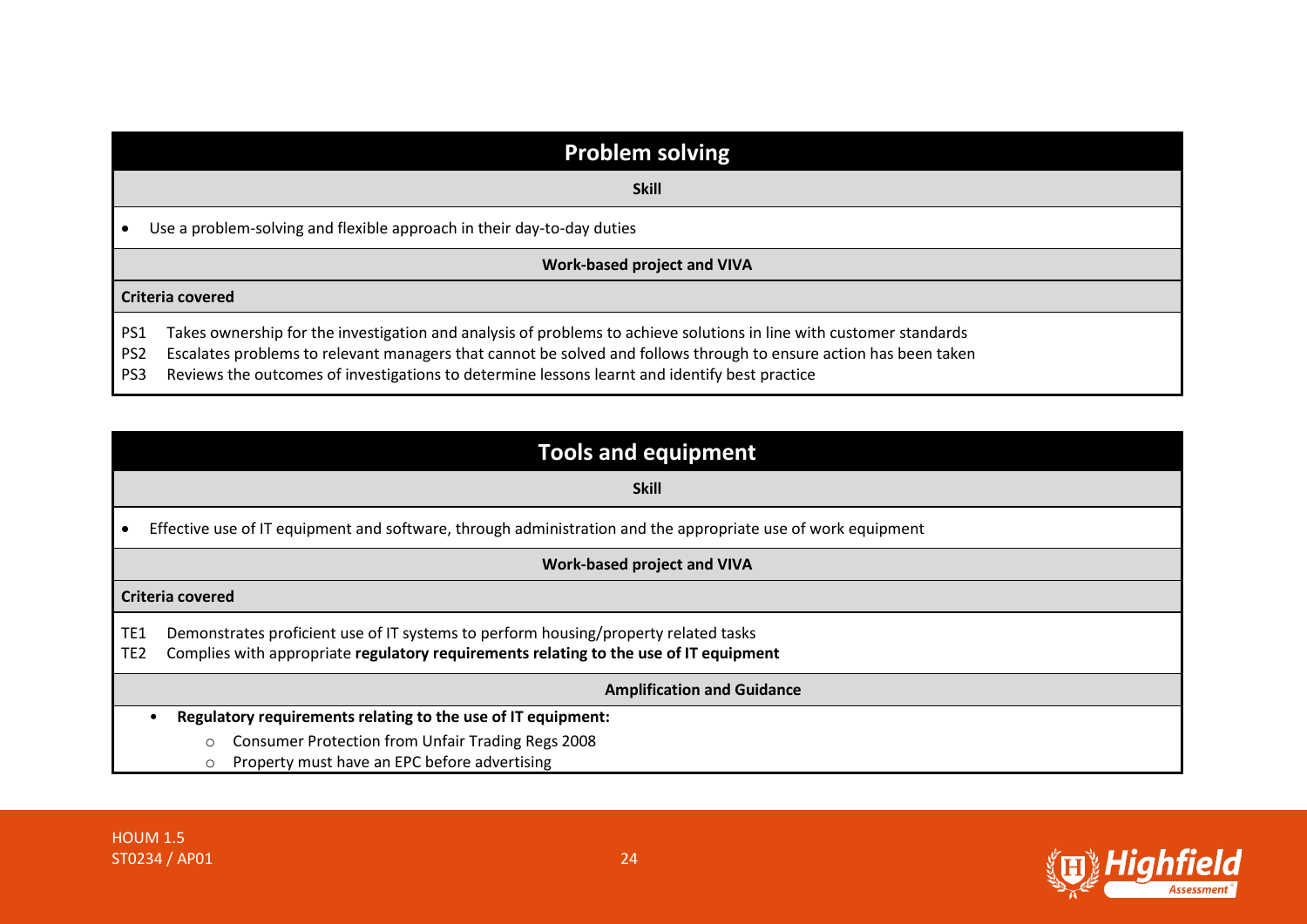| <b>GDPR</b> compliant<br>$\circ$                                                        |
|-----------------------------------------------------------------------------------------|
| Sends sensitive documents password protected<br>$\circ$                                 |
|                                                                                         |
| <b>Decision making</b>                                                                  |
| <b>Skill</b>                                                                            |
| Effective decision making in order to apply the businesses objectives and priorities.   |
| <b>Work-based project and VIVA</b>                                                      |
| Pass criteria covered                                                                   |
| DM1 Makes effective decisions in the context of the company's objectives and priorities |

|     | <b>Responsive</b>                                                                                          |  |
|-----|------------------------------------------------------------------------------------------------------------|--|
|     | <b>Behaviours</b>                                                                                          |  |
|     | Takes timely and responsive action to address issues                                                       |  |
|     | Work-based project and VIVA                                                                                |  |
|     | Criteria covered                                                                                           |  |
| RE1 | Delivers a timely performance with energy and takes responsibility and accountability for quality outcomes |  |

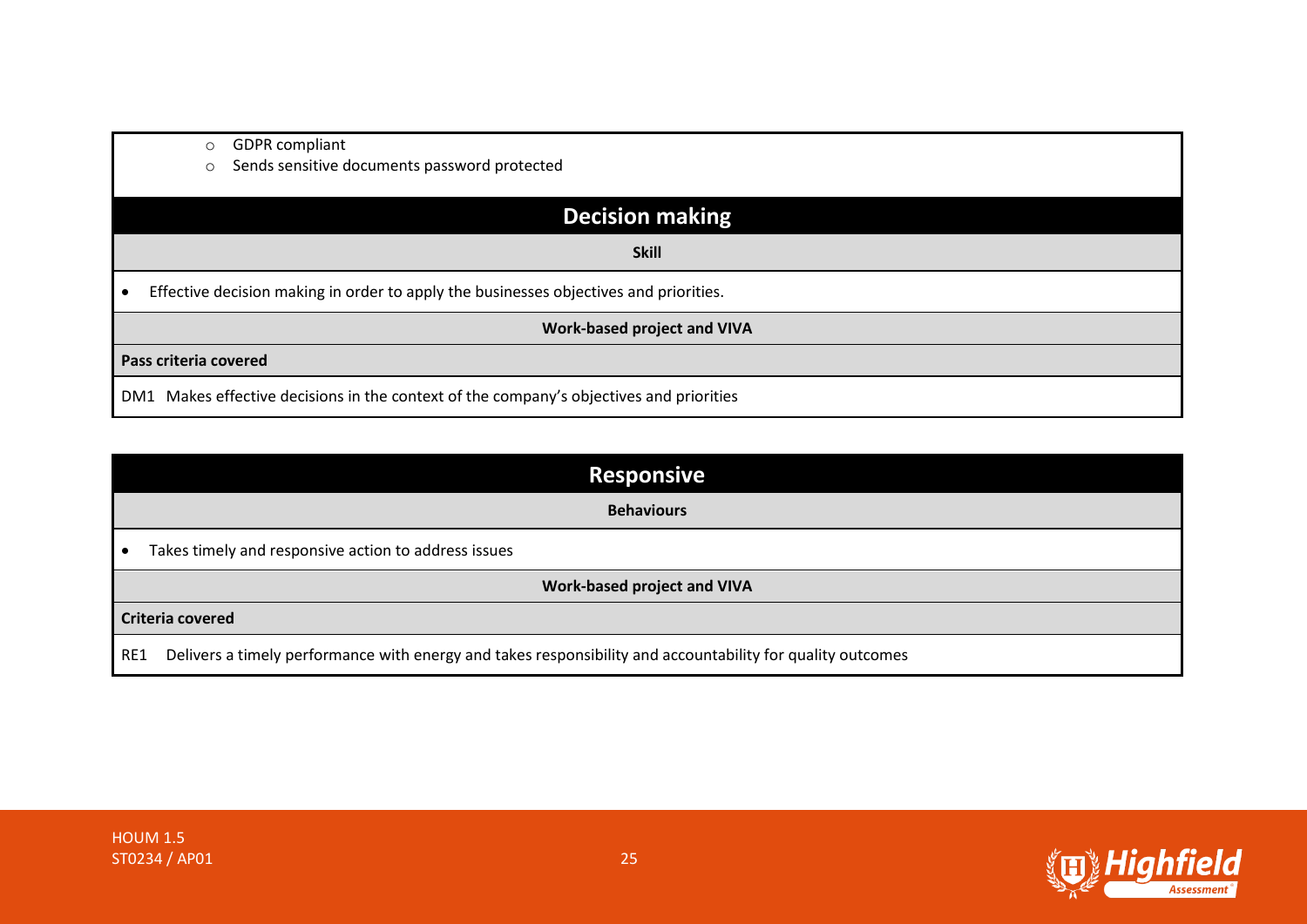| <b>Trust and integrity</b>                                                                                                |
|---------------------------------------------------------------------------------------------------------------------------|
| <b>Behaviours</b>                                                                                                         |
| Develops trust by working in a confidential, ethical and empathetic manner with a common sense and professional attitude. |
| <b>Work-based project and VIVA</b>                                                                                        |
| Pass criteria covered                                                                                                     |
| Demonstrates integrity and ethical behaviour in the way they do their job.<br>T <sub>11</sub>                             |
| <b>Amplification and Guidance</b>                                                                                         |
| Integrity and ethical behaviour:                                                                                          |
| Signposting applicants/tenants to other services or organisations when they have not been able to help<br>$\circ$         |
| Seeking a better agreement/service/price for maintenance works<br>$\circ$                                                 |
| Ensuring landlords adhere to legislative requirements<br>$\circ$                                                          |
| Supporting tenants/applicants who may be vulnerable<br>$\circ$                                                            |
| Setting up payment plans rather than serving notice<br>$\circ$                                                            |
| Recommending guarantors or discussing previous CCJs with landlords with a view to supporting applicants<br>$\circ$        |



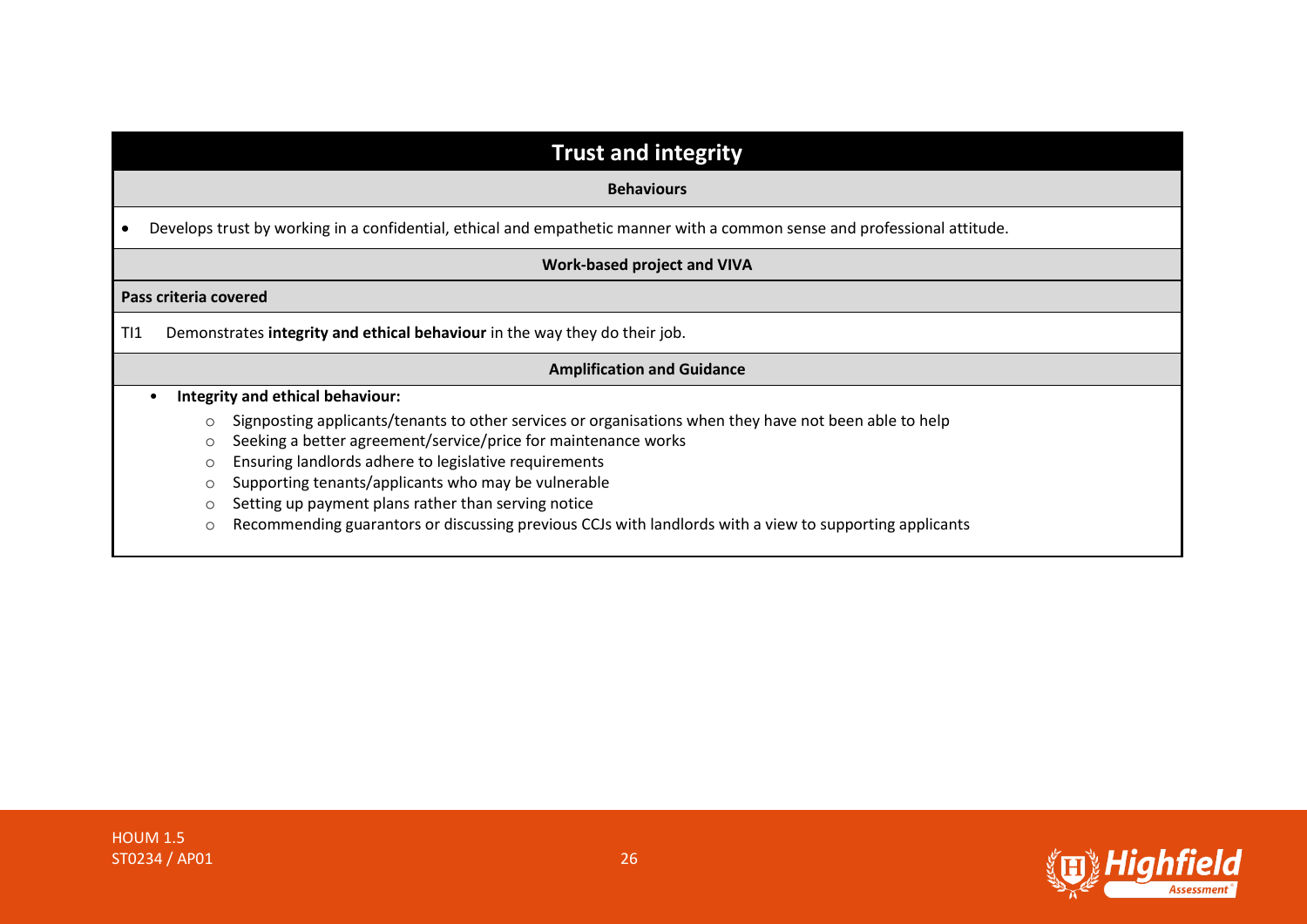| Adaptability                                                                                   |
|------------------------------------------------------------------------------------------------|
| <b>Behaviours</b>                                                                              |
| Willingness to accept changing priorities and work patterns<br>∣∙                              |
| <b>Work-based project and VIVA</b>                                                             |
| Pass criteria covered                                                                          |
| Responds positively to change and shows willingness to refocus priorities when required<br>AD1 |

| Independence                                                                                        |  |
|-----------------------------------------------------------------------------------------------------|--|
| <b>Behaviours</b>                                                                                   |  |
| Work independently and effectively without close supervision.                                       |  |
| <b>Work-based project and VIVA</b>                                                                  |  |
| <b>Criteria covered</b>                                                                             |  |
| Manages own time well, adjusting schedules, tasks and priorities, when necessary<br>IN <sub>1</sub> |  |

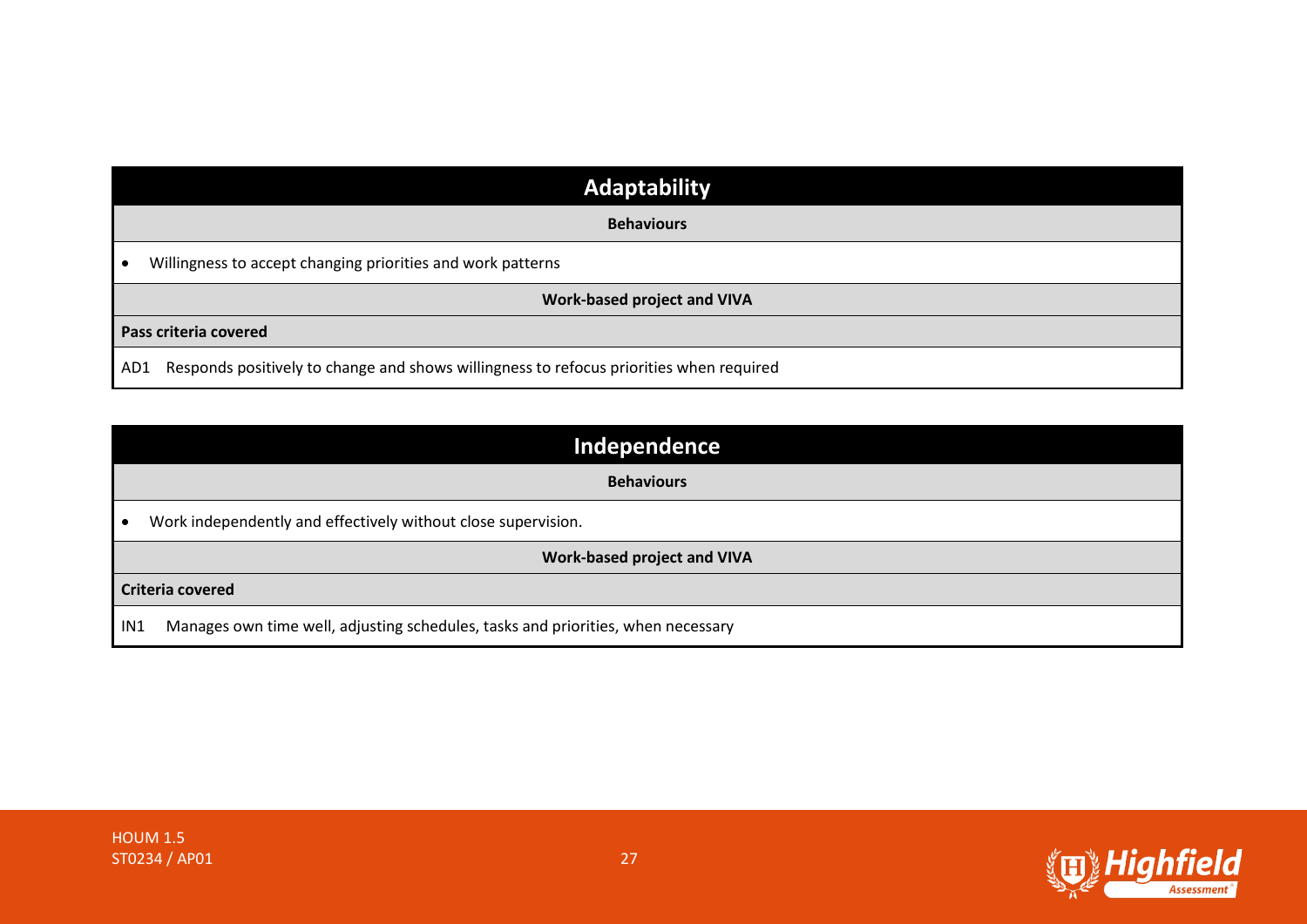|                       | <b>Dependability</b>                                                                                        |
|-----------------------|-------------------------------------------------------------------------------------------------------------|
|                       | <b>Behaviours</b>                                                                                           |
|                       | Meets personal commitments and expectations of others.                                                      |
|                       | Work-based project and VIVA                                                                                 |
| Pass criteria covered |                                                                                                             |
| DP1                   | Consistently meets personal commitments and customer expectations for quality, service and professionalism. |

|                        | <b>Personal commitment</b>                                                                                                                                   |
|------------------------|--------------------------------------------------------------------------------------------------------------------------------------------------------------|
|                        | <b>Behaviours</b>                                                                                                                                            |
|                        | Takes responsibility for their own personal and professional development                                                                                     |
|                        | <b>Work-based project and VIVA</b>                                                                                                                           |
|                        | Criteria covered                                                                                                                                             |
| PC1<br>PC <sub>2</sub> | Takes ownership and seeks ways in which to develop own knowledge and skills within the role<br>Shows a genuine determination to learn and develop themselves |

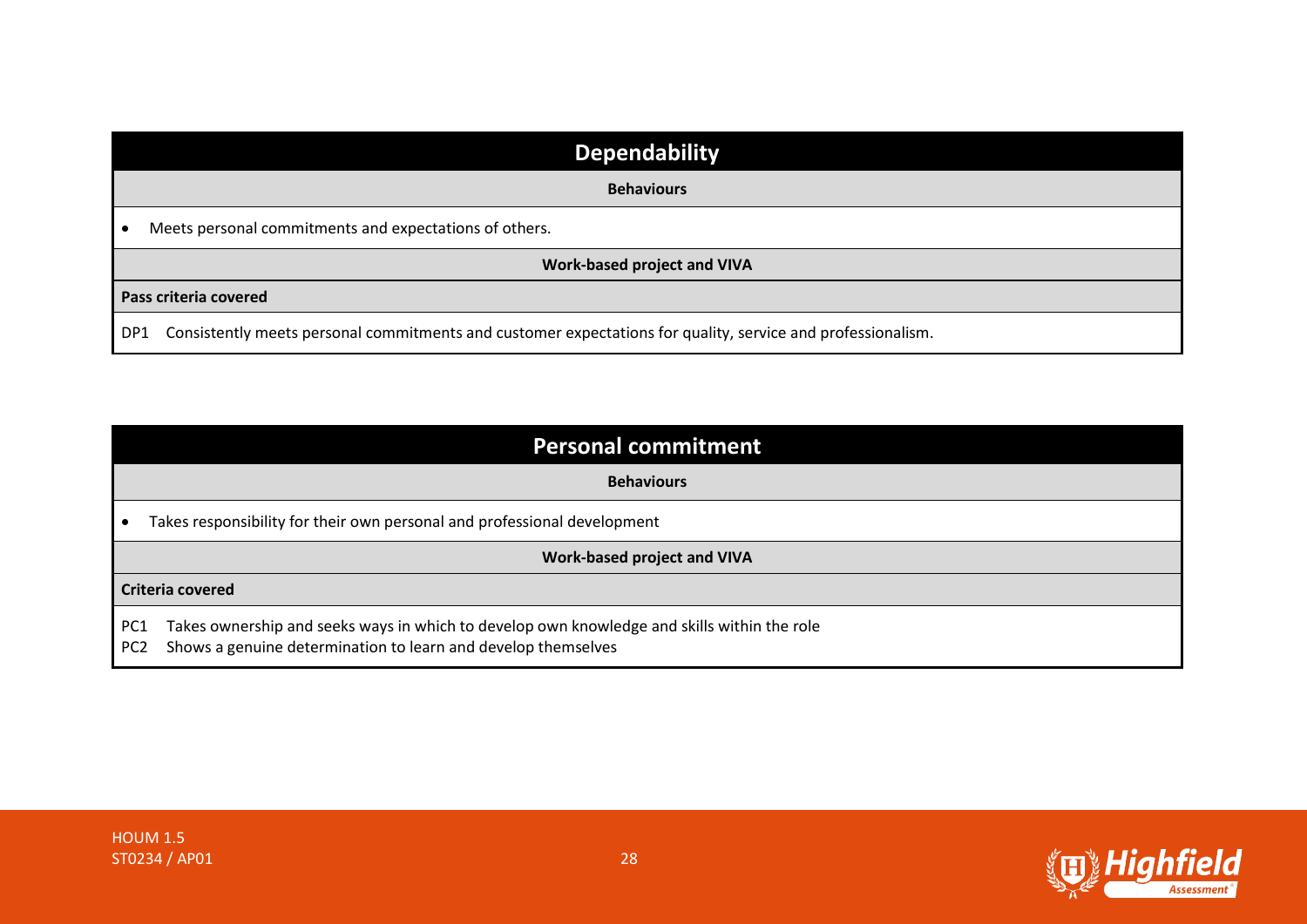| <b>Resilience</b>                                                                                                                                                |
|------------------------------------------------------------------------------------------------------------------------------------------------------------------|
| <b>Behaviours</b>                                                                                                                                                |
| Has a high level of resilience, tenacity and calmness                                                                                                            |
| <b>Work-based project and VIVA</b>                                                                                                                               |
| <b>Criteria covered</b>                                                                                                                                          |
| Acknowledges own emotional and professional limits and seeks help when necessary<br>RE1<br>Responds calmly and consistently in all situations<br>RE <sub>2</sub> |
| <b>Amplification and Guidance</b>                                                                                                                                |
| <b>Emotional and professional limits:</b><br>Work-life balance<br>$\circ$<br>Not getting too emotionally involved<br>$\circ$                                     |

| Role model                                                                                                                                                        |  |
|-------------------------------------------------------------------------------------------------------------------------------------------------------------------|--|
| <b>Behaviours</b>                                                                                                                                                 |  |
| • Acts as an ambassador/role model for their employer with customers and partners.                                                                                |  |
| <b>Work-based project and VIVA</b>                                                                                                                                |  |
| Criteria covered                                                                                                                                                  |  |
| RM1 Displays confidence and professionalism when dealing with people.<br>RM2 Demonstrates the importance of dealing with people in an honest and up-front manner. |  |

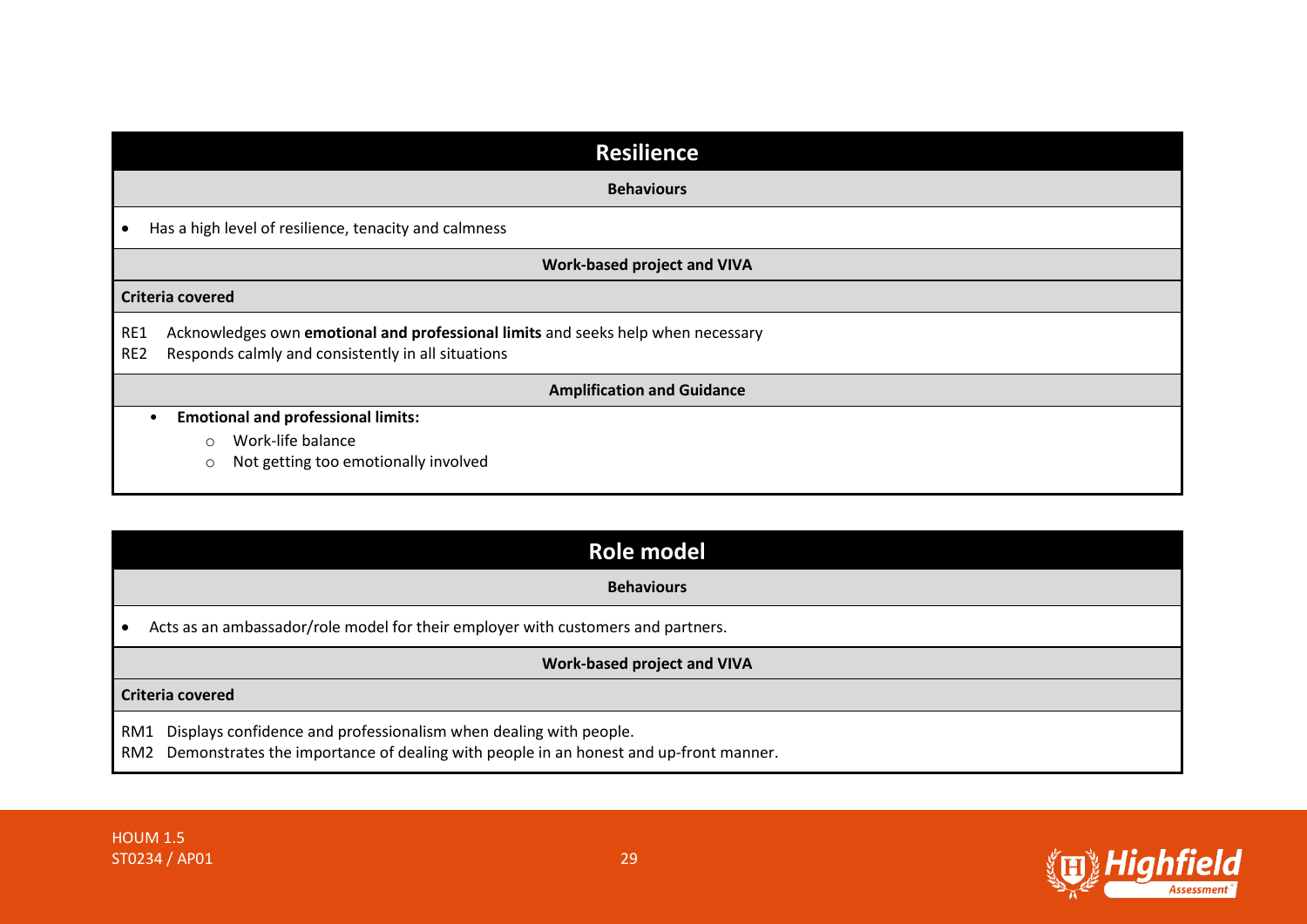### **Teamwork**

#### **Behaviours**

• Values teamwork and is an effective team player, accepts responsibility for the work of themselves and others. (collaborative)

#### **Work-based project and VIVA**

#### **Criteria covered**

TW1 Is an enthusiastic and positive team member

TW2 Shares knowledge, ideas and experiences with wider team to assist with continuous improvement

TW3 Demonstrates an open and honest communication style

[Click here to return to contents](#page-0-1)

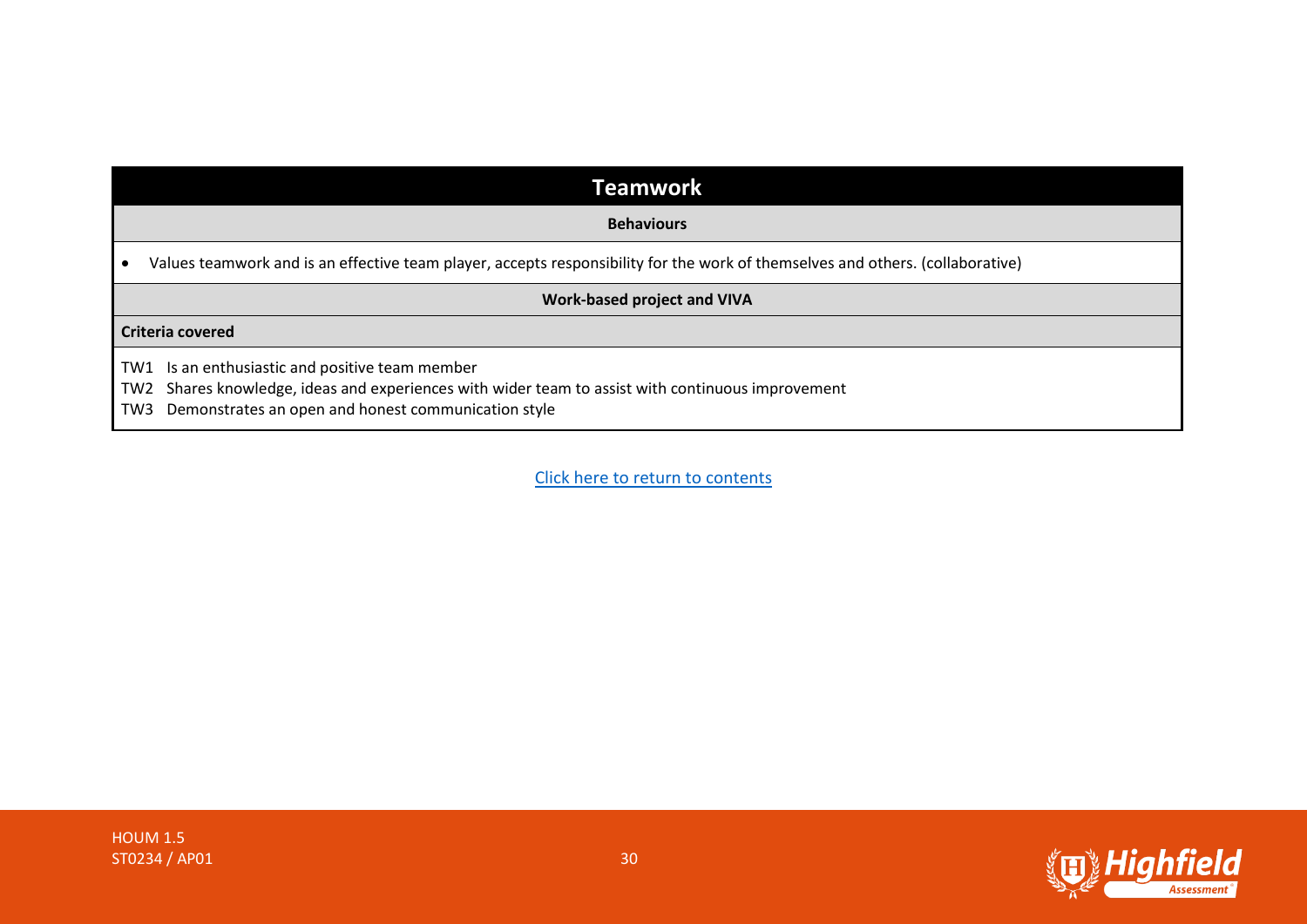# **Assessment Summary**

<span id="page-30-0"></span>The end-point assessment for the Housing and Property Management Apprenticeship Standard is made up of 2 components:

- 1. Work-based project report and accompanying diary with a recommended word count of 5000 words
- 2. VIVA, made up of a 15-minute presentation and a 45-minute Q&A session

As an employer/training provider, you should agree a plan and schedule with the apprentice to ensure all assessment components can be completed effectively.

### **Work-based project and VIVA**

Assessors will assess the work-based project evidence (report and diary) prior to the VIVA. After this, any criteria that have not been met will be assessed during the VIVA.

A **Written Submission Sheet** is provided for this purpose and is available on the Highfield Assessment website.

### **Panel**

Following a dispensation, the line manager and training provider representatives can no longer be present at the VIVA. The scoring and grading of the assessment will solely be the responsibility of the independent end-point assessor.

### **Grading**

The learning areas and assessment criteria listed within this kit will be assessed by the project report and the VIVA. This means that the assessor will assess the project report and supporting diary and any areas not fully met will be assessed within the VIVA.

The score for each learning area will be determined based on the coverage of the assessment criteria as well as the depth an apprentice demonstrates in their project report, presentation or their responses to questions in the questions and answers (Q&A) session.

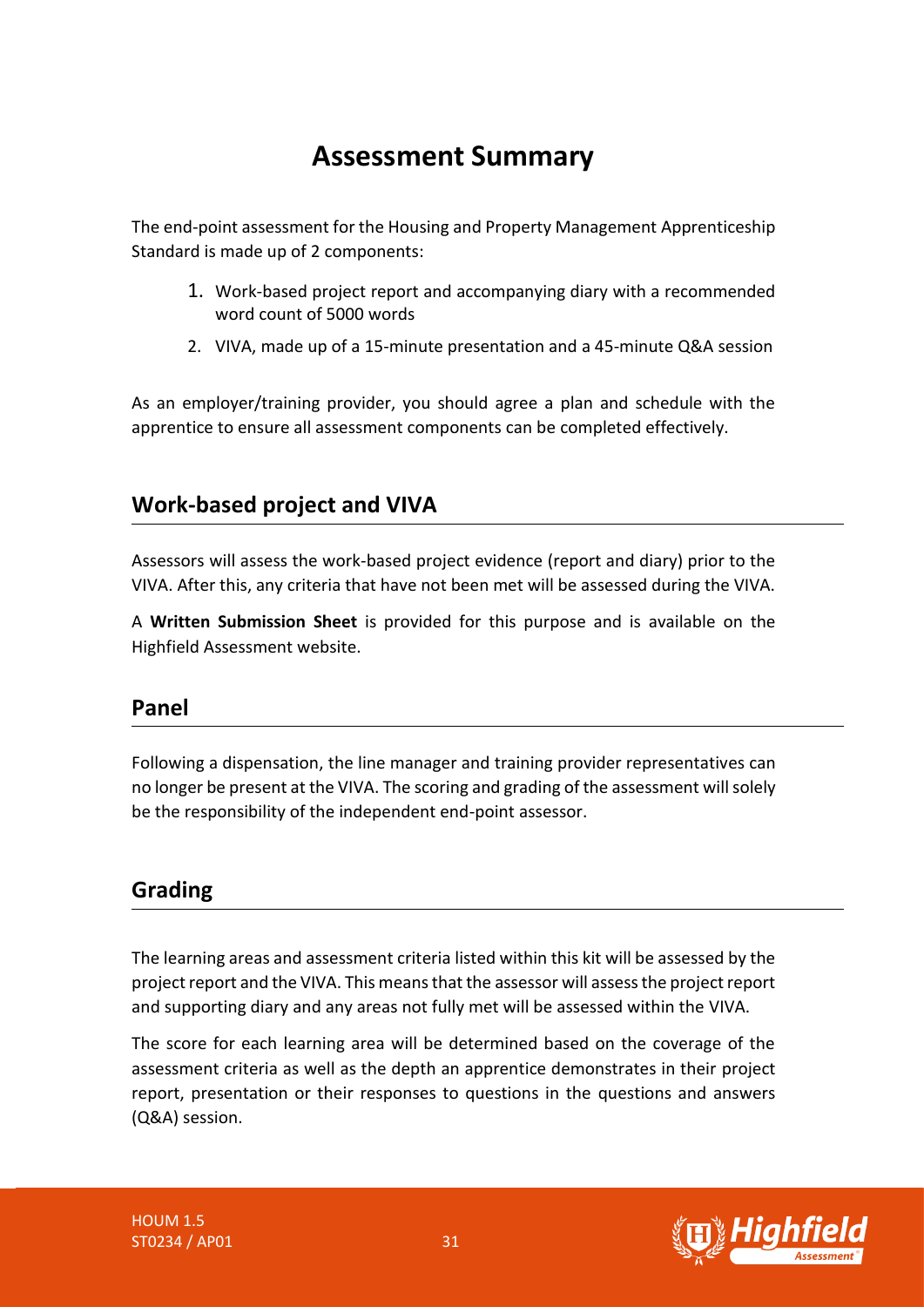|                              | Fail                                                                                                             | Pass                                                                  | <b>Distinction</b>                                                                  |
|------------------------------|------------------------------------------------------------------------------------------------------------------|-----------------------------------------------------------------------|-------------------------------------------------------------------------------------|
| <b>Score for topic area:</b> | $0 - 2$                                                                                                          | 3                                                                     | $4 - 5$                                                                             |
| <b>Basis:</b>                | Significant gaps in<br>their ability to<br>demonstrate the<br>assessment criteria<br>within the standard<br>area | Fully meets all of the<br>assessment criteria in<br>the standard area | Consistently exceeds<br>most the assessment<br>criteria within the<br>standard area |

The apprentice's final grade will be determined according to the following:

- Pass: Achieve a score of at least 3 in **all** topic areas
- Distinction: Achieve a score of at least 4 in **all** topic areas

### **Retake and Resit information**

If an apprentice fails, it is the employer, provider and apprentice's decision whether to attempt a resit or retake. If a resit is chosen, please call the Highfield scheduling team to arrange the resit. If a retake is chosen, the apprentice will require a period of further learning and will need to complete a new gateway readiness meeting and report. Once this is completed, please call the Highfield scheduling team to arrange the retake.

When undertaking a resit or retake, either both assessment method(s) can be reattempted in full, **or** a reattempt of the VIVA only where the apprentice will attempt only the topic areas where they failed to achieve at least a score of 3 in the workbased project. The EPA Report will contain feedback on areas for development and resit or retake guidance.

There is no limit to the number of times an apprentice take resits or retakes either of the assessment methods.

Apprentices who achieve a pass grade cannot resit or retake the EPA to achieve a higher grade.

[Click here to return to contents](#page-0-0)

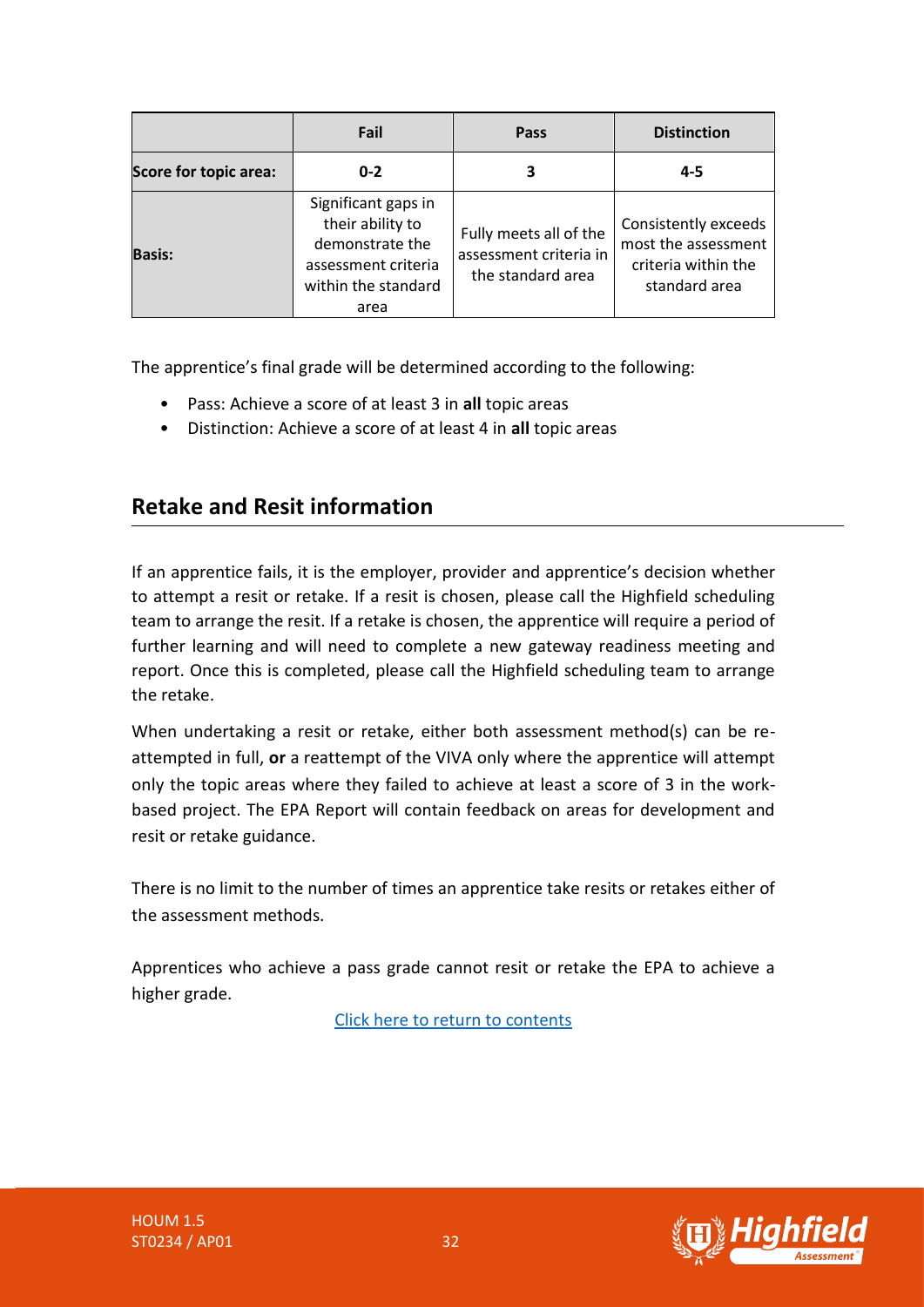### <span id="page-32-0"></span>**Assessing the work-based project**

The scope of the project should be agreed between the employer, training provider and the apprentice and must allow the apprentice to meet the assessment criteria, as specified within this document.

After gateway, the apprentice will be required to pull together a project report and diary, which will form the basis of the assessment. The project report is a recommended 5000 words and the diary is likely to be in addition to this, as an appendix.

The project report and diary should be submitted to Highfield Assessment within **3 weeks** of gateway.

The project report must include an annex showing how the project maps to all of the criteria that are being assessed by this method. It should be accompanied by a **Project Report Submission Sheet** when submitted to Highfield. This is available to download from the Highfield website.

Written submissions may be provided to Highfield in PDF format and uploaded to the apprentice's Dropbox folder.

The apprentice should complete their project report unaided. When the project report is submitted, the apprentice and their employer must verify that the submitted project report is the apprentice's own work, by signing the relevant declarations included within the project report submission sheet.

#### **Work-based project guidance**

The assessment criteria within this standard are flexible to allow apprentices to undertake a project on many different areas of housing and their role.

The project scope should:

- relate to their own role or the wider housing or property management sector
- not be too large or ambitious to prevent the apprentice from completing the activities required in the time allowed
- not be too narrow or general, for example, focussing purely on GDPR requirements
- allow the apprentice to work or liaise with others in their organisation or partner organisations, but not be dependent on them for the completion of the project
- allow the apprentice to work with and reflect on their interactions with customers or partner organisations
- allow the apprentice to make recommendations and have a clear outcome

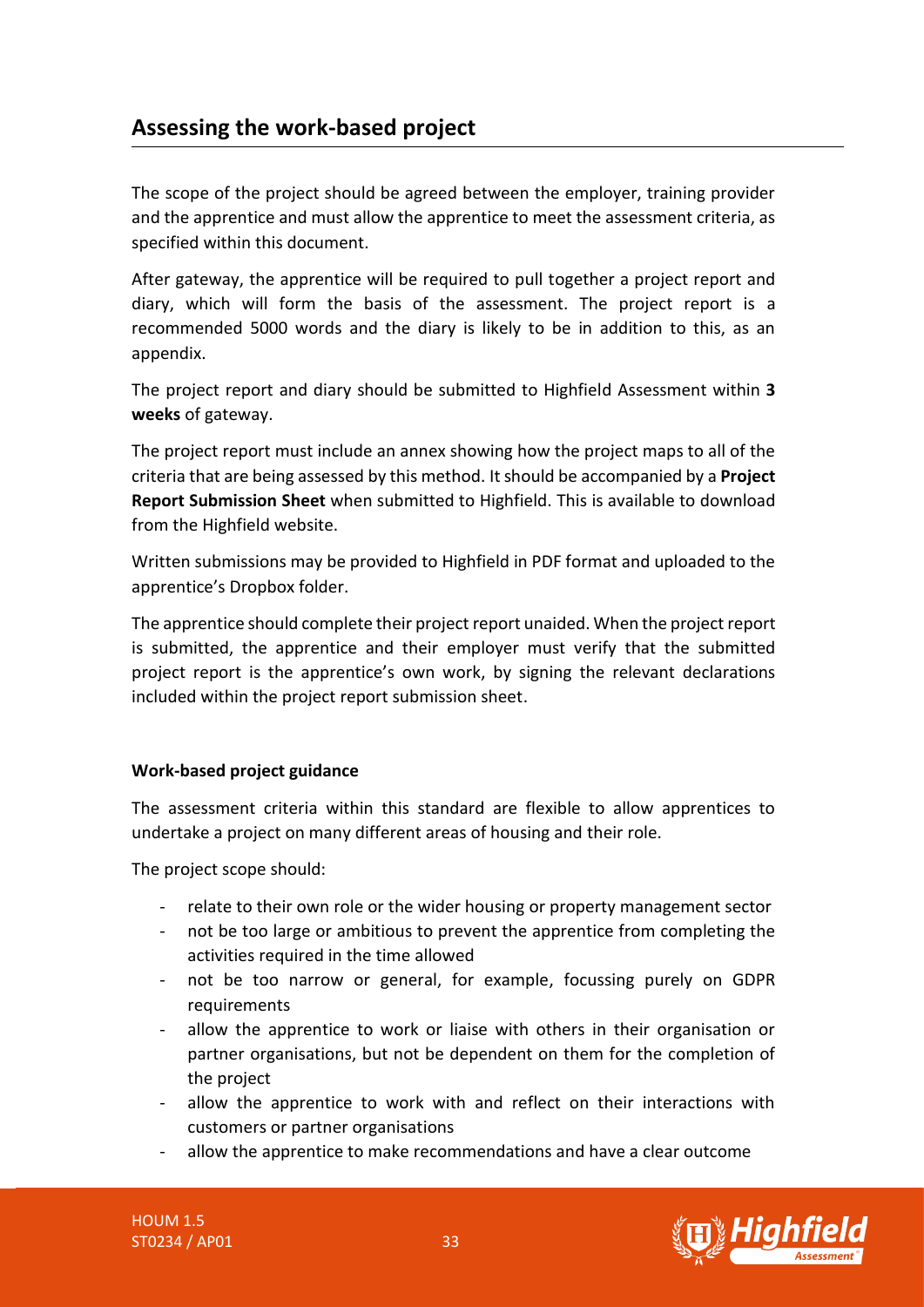- allow the apprentice to meet the knowledge, skills and behaviours criteria outlined within this EPA kit
- allow the apprentice to gather a supporting diary to record milestones and reflection, which may support the achievement of some criteria, for example, behaviours. The diary should record the date, activity or milestone and key outcomes or actions, as a minimum.

Highfield has produced an example brief that could be used. This is **not** mandatory, as apprentices may wish to undertake a project which covers the criteria in a different way and therefore their project reports and diaries may follow a different format. This is acceptable.

Project topics could include:

- the practical application of a policy or the impact of legislation in the operation of a housing management function and how this is applied within the apprentice's area of work
- review of the current tenant or landlord application process
- review of the methods of interaction and communication between landlords and tenants
- review or create a 'move-in pack' for new tenants
- investigate ways to support older or vulnerable residents
- the impact of Covid-19 on the organisation's service to customers

Apprentices will be assessed against the criteria included later in this document. Some areas of the standard are more generic, such as the areas of context and assets, but these still need to be appropriately covered by the project report and VIVA. The project report example brief on the following pages provides a suggestion for how these areas can also be met.

### **Before the assessment:**

Employers/training providers should:

- agree the project title and scope with the apprentice
- ensure the apprentice has prepared a project report to be submitted within 3 weeks of gateway
- ensure the apprentice knows which criteria will be assessed (outlined on the following pages)
- encourage the apprentice to reflect on their experience and learning onprogramme to understand what is required to meet the standard and, where possible, identify real-life examples
- be prepared to provide clarification to the apprentice and signpost them to relevant parts of their on-programme experience as preparation for this assessment.

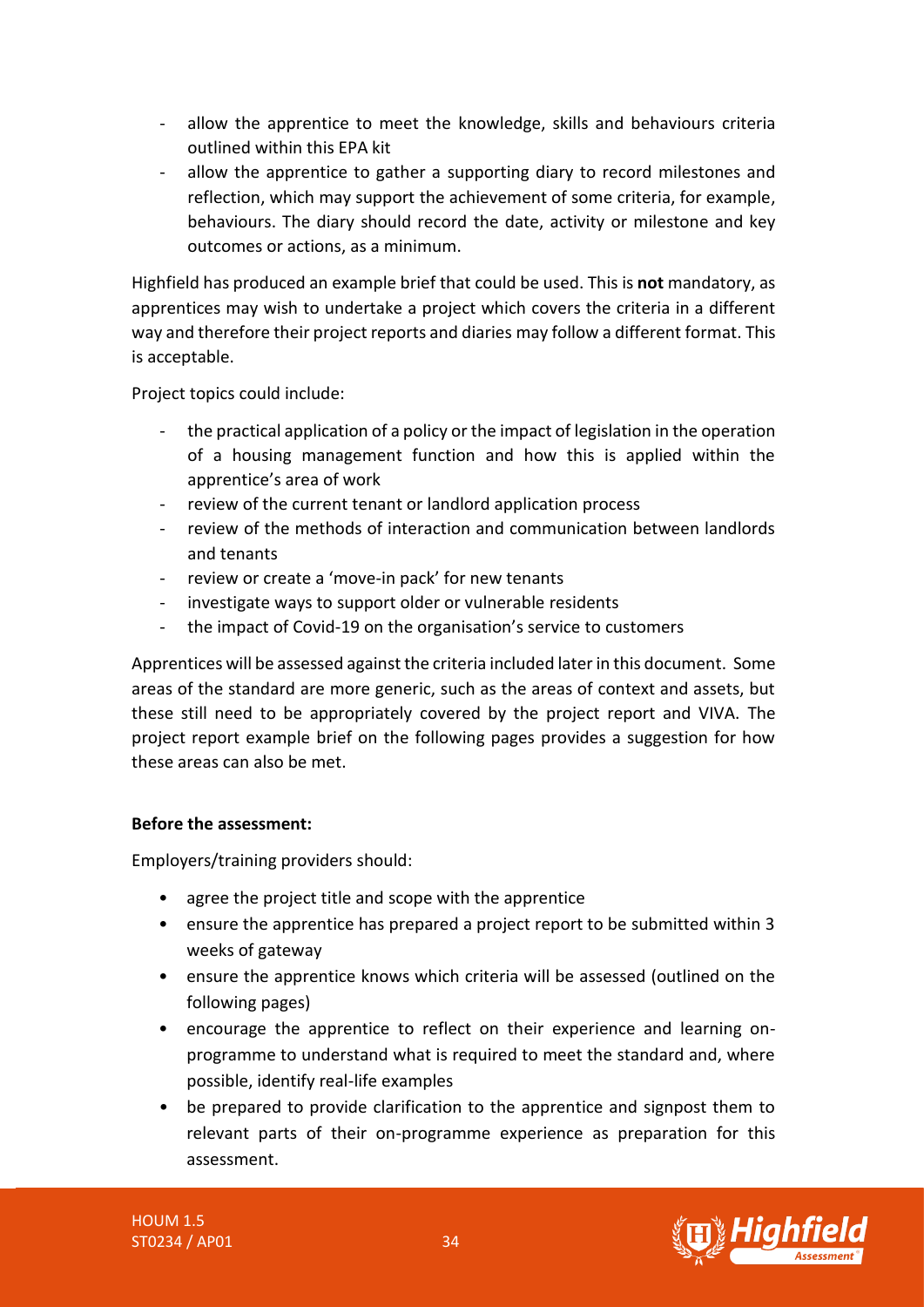### <span id="page-34-0"></span>**Example Apprentice project brief and criteria**

In this example brief, apprentices are asked to carry out 3 tasks that together will cover all the relevant parts of the standard.

All 3 tasks could be covered in 1 report, or the apprentice may choose to complete 2 tasks in the report and 1 as part of their VIVA presentation.

- 1. **Understanding the housing sector, your own organisation and what it does**
- 2. **Research project** this allows the apprentice to research an area of housing policy, code of practice, legislation or an organisational process or service and review the impact on customers, their organisation and their own role.
- 3. **Customer service in action** this is all about how the apprentice has undertaken their role in a way that positively supports customers, colleagues and organisational requirements.

The apprentice should produce and submit a 5000-word written report, supported by a diary.

The apprentice may submit supplementary evidence within an appendix to accompany the report and diary, which may include customer feedback, recordings, manager statements and witness testimonies. This supplementary evidence will **not** form part of the overall word count.

### **Understanding the housing sector, your own organisation and what it does**

### **To pass this task, you must meet the criteria contained within the following pages**

Produce a written report that describes the context of the housing sector and how your organisation fits within it. You should also undertake research into the regulation and legislation relevant to your role and the organisation, and the systems and technology you use.

In your report you should cover:

- the current and historical context of the housing sector
- the processes and systems used to deliver economic, efficient and effective asset management programmes
- the range of services offered by housing or property management organisations and your organisation specifically, including repairs
- the basic requirements of a contract and special provisions in place
- the diversity of the communities and customers your organisation serves and how their requirements are met
- the organisation's core values and how these impact on customer service
- the key housing legislation, codes of practice, standards, policies and procedures that affect your role and how

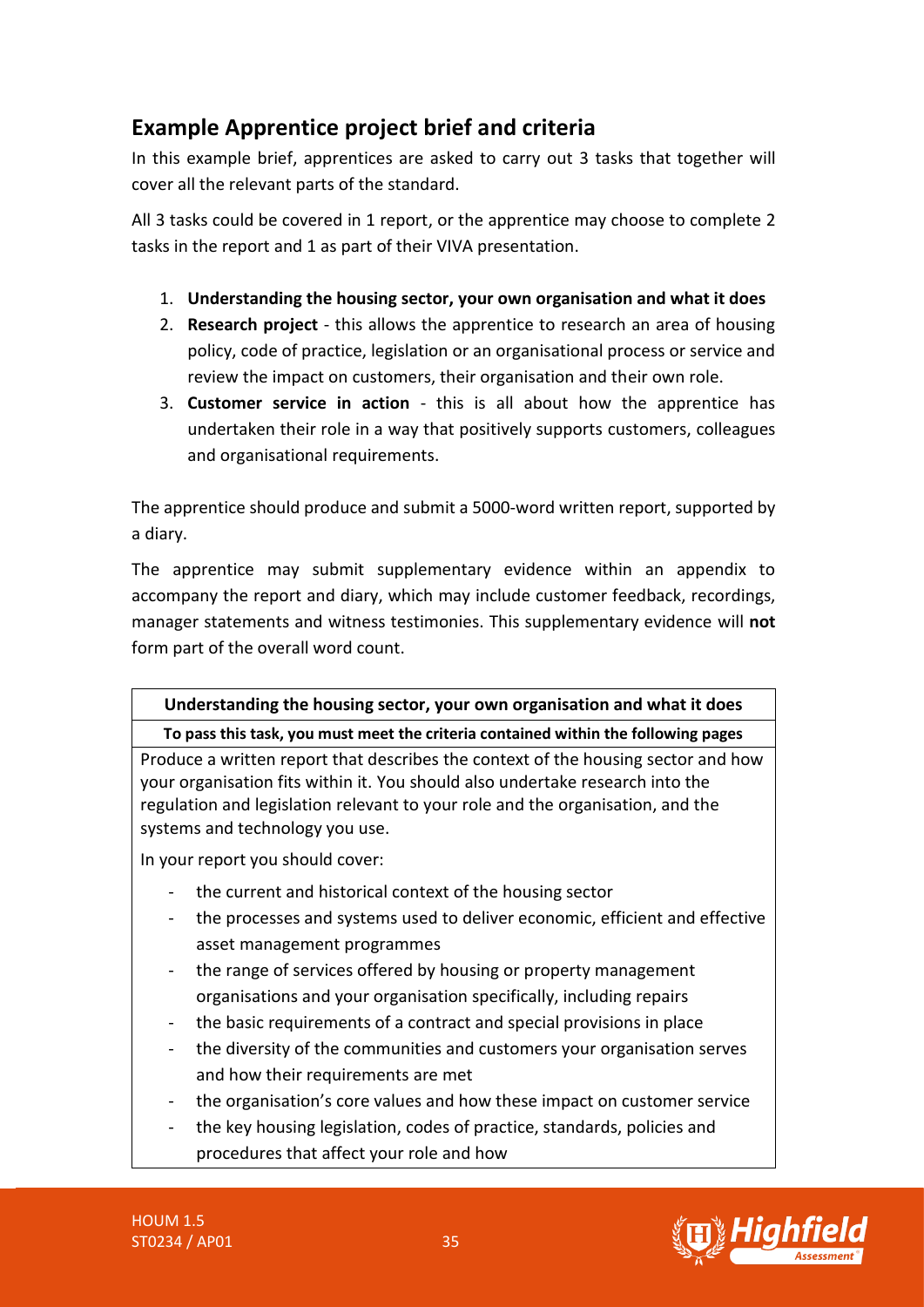- other legislative requirements that affect your role and the services provided by your organisation, such as safeguarding and health and safety
- technology, systems and confidentiality requirements in your role

### **Research project**

### **To pass this task, you must meet the criteria contained within the following pages**

Taking a piece of legislation, code of practice, policy, procedure, or a service your organisation offers, research and reflect on the impact this has on customers or your organisation and suggest ways that these can be addressed. In your report you should cover:

- a brief overview of the legislation, code of practice, policy or service chosen
- any issues or repercussions identified
- proposals for how to overcome these, including problem-solving techniques you have used and investigation you have undertaken
- how you have worked with others in coming up with your proposals
- justification or rationale for your proposals, based on decision-making methods and tools utilised
- how value for money has been considered
- methods for communicating proposed changes or information
- a diary of how you have undertaken these tasks

### **Customer service in action**

#### **To pass this task, you must meet the criteria contained within the following pages**

Reflect on the ways you have worked in your role to support customers, colleagues and meet organisational objectives. In your report you should cover:

- how your personal and team objectives fit into the organisational plan
- how key organisational policies relate to the way services are delivered
- the methods you have used to build rapport with different types of customers and support them appropriately
- ways of negotiating the best outcomes for all parties
- the methods you have used to effectively manage your own time to best support the requirements of your role
- positive behaviours you have demonstrated

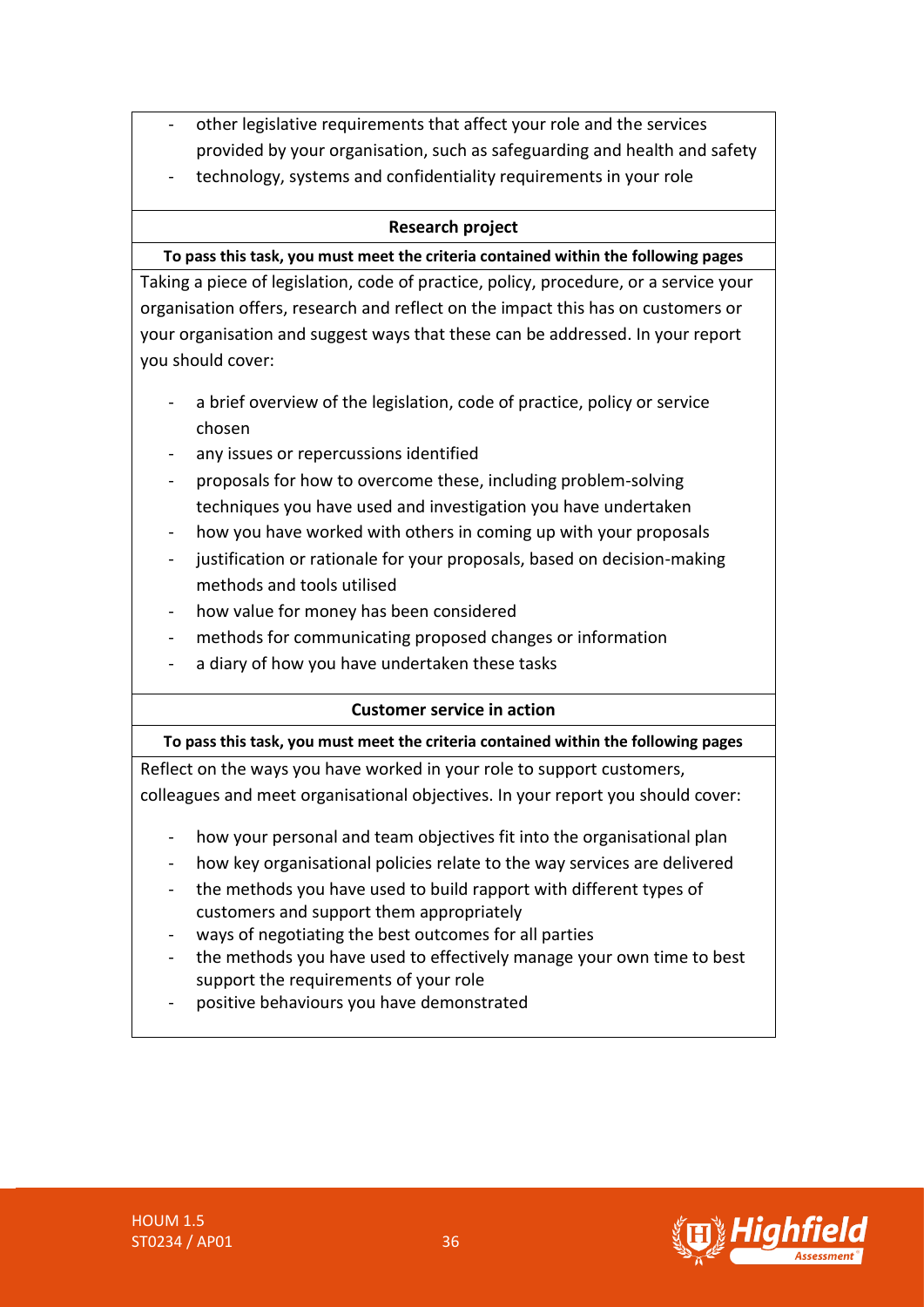### <span id="page-36-0"></span>**Assessing the VIVA**

The VIVA is made up of two components:

- 15-minute presentation
- 45-minute questions and answers (Q&A) session

An additional 10% is available for the apprentice to naturally end their current point but no further questions may be asked.

### **Presentation**

The presentation could focus on the main purpose and outcomes of the project or could cover some of the more generic areas of the standard where an apprentice has not covered these areas within the project report.

For example, the presentation could cover:

- an overview of the scope of the project
- organisation background information including description of customer base and how their needs are met
- relevant organisational policies and legislation that impacted on the project
- communication methods used, including collaborative working and customer care methods
- how information was collected and used
- any problem-solving and decision-making methods utilised
- the main outcomes of the project

The presentation materials do not need to be submitted to Highfield in advance of the VIVA.

#### **Presentation format**

The apprentice is free to use whatever medium they wish, such as a poster, slides, or handouts. The presentation will be given in a controlled environment and free from distractions.

The apprentice will present either via online video conferencing or face-to-face. If using an online platform, Highfield will ensure appropriate measures are in place to prevent misrepresentation and ensure that the apprentice is not aided in any way.

**Questions and Answers (Q&A) Session**

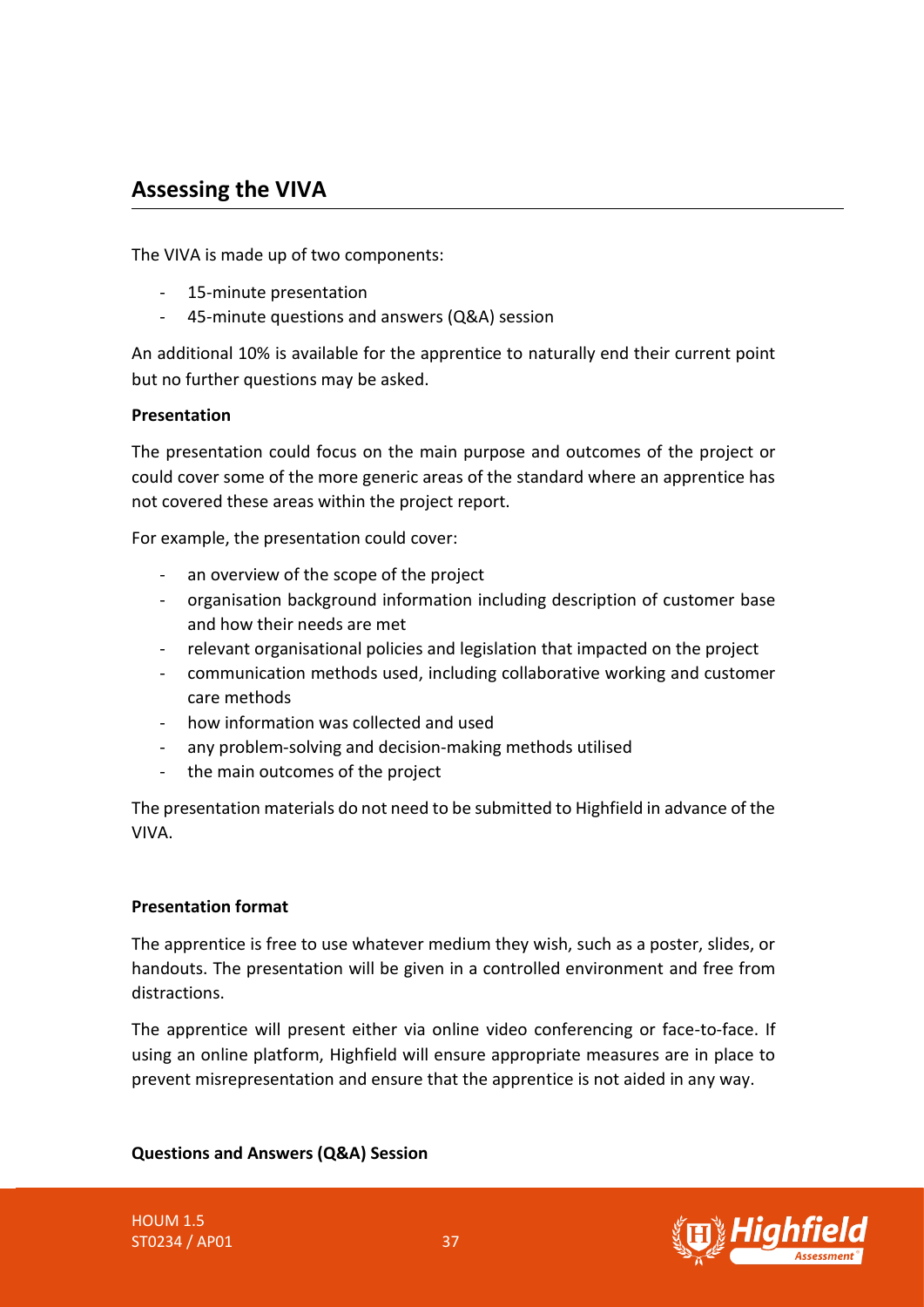The presentation will be followed by a 45-minute questions and answers session to enable discussion of the learning areas in greater detail and to further draw out the apprentice's ability to demonstrate how they have met or exceeded the assessment criteria.

The purpose of the questions is to assess the depth and breadth of the apprentice's understanding and to clarify points from the project report and the presentation in relation to how they have demonstrated the relevant knowledge, skills and behaviours.

Apprentices may bring resources or on-programme evidence to the VIVA however the end-point assessor will only assess the apprentice's responses to the questions posed; any supplementary evidence not previously submitted as part of the project report will **not** be assessed against the criteria separately. Any supplementary evidence the apprentice wishes to bring with them should be kept to a minimum so that it does not act as a distraction and therefore allows the apprentice to make the best use of time. All supplementary evidence **must** be the apprentice's own work, in accordance with the declaration signed at gateway.

Highfield would encourage the employer/training provider and the apprentice to plan for the VIVA by familiarising themselves with the criteria that will be assessed and reflect on their experience in a housing role.

### **Before the assessment:**

Employers/training providers should:

- ensure the apprentice knows the date, time and location of the assessment
- ensure the apprentice knows which criteria will be assessed (outlined on the following pages)
- ensure the apprentice has prepared a presentation
- encourage the apprentice to reflect on their experience and learning onprogramme to understand what is required to meet the standard
- be prepared to provide clarification to the apprentice, and signpost them to relevant parts of their on-programme experience as preparation for this assessment

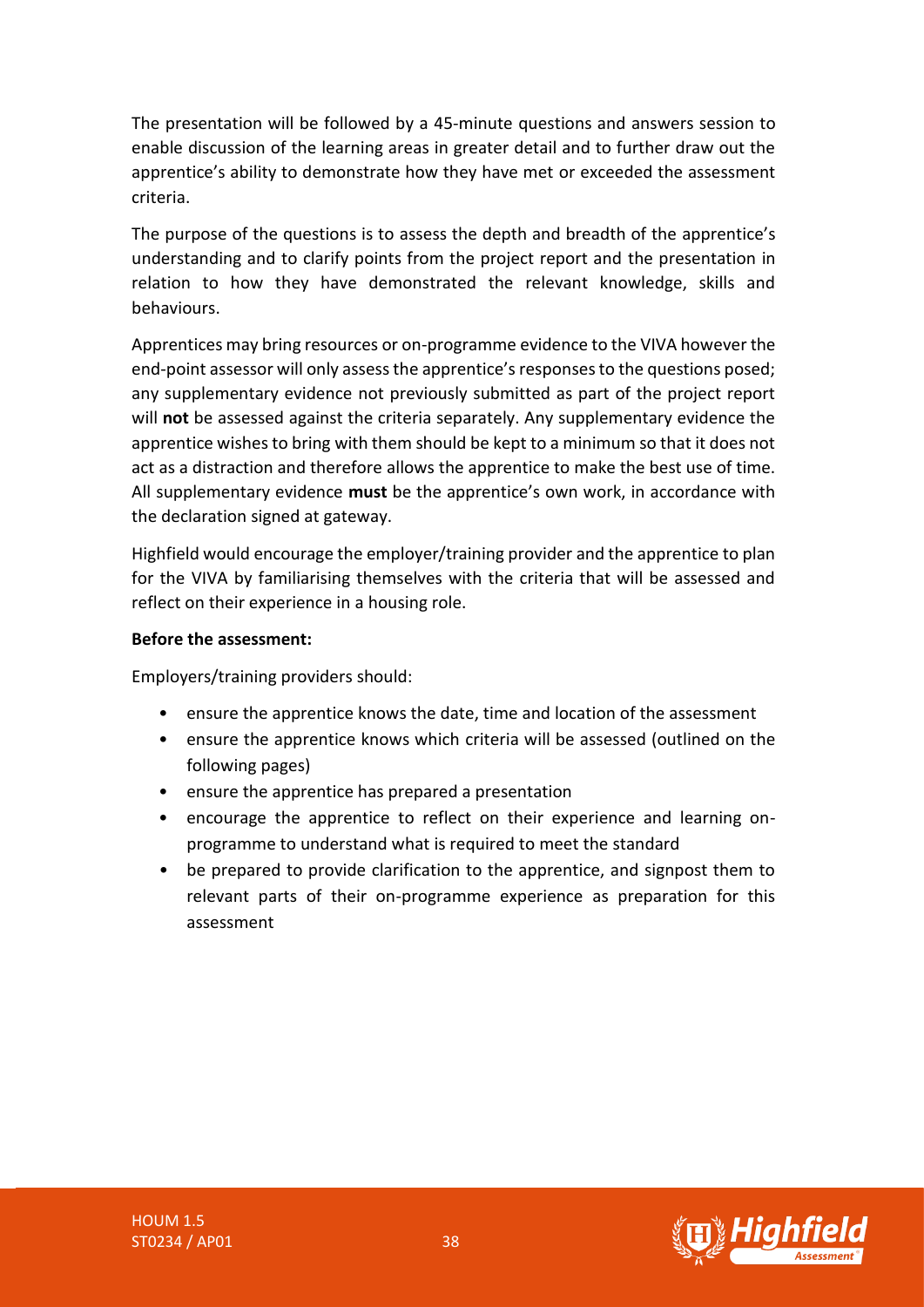### **VIVA Mock Assessment**

It is the employer/training provider's responsibility to prepare apprentices for their end-point assessment, and Highfield recommends that the apprentice experiences a mock VIVA in advance of the end-point assessment with the training provider/employer giving feedback on any areas for improvement.

In designing a mock assessment, the employer/training provider should include the following elements in its planning:

- the mock VIVA should take place in a suitable location.
- a 1-hour time slot should be available if it is intended to be a complete mock VIVA covering all relevant standards (outlined in the following pages). However, this time may be split up to allow for progressive learning.
- assign up to 15 minutes for the mock presentation and up to 45 minutes for the mock questions and answers (Q&A) session.
- consider a video or audio recording of the mock presentation and questions and answers (Q&A) session and allow it to be available to other apprentices, especially if it is not practicable for the employer/training provider to carry out a separate mock VIVA with each apprentice.
- ensure that the apprentice's performance is assessed by a competent trainer/assessor, and that feedback is shared with the apprentice to complete the learning experience. Mock assessment sheets are available to download from the Highfield Assessment website and may be used for this purpose.
- use structured 'open' questions that do not lead the apprentice but allows them to give examples for how they have met each area in the standard. For example:
	- o What are the core services that your housing or property management organisation delivers to its customers?
	- o How do you cater for the diversity of your customer base?
	- $\circ$  Tell me about your approach to customer service. How do you manage customer relationships?

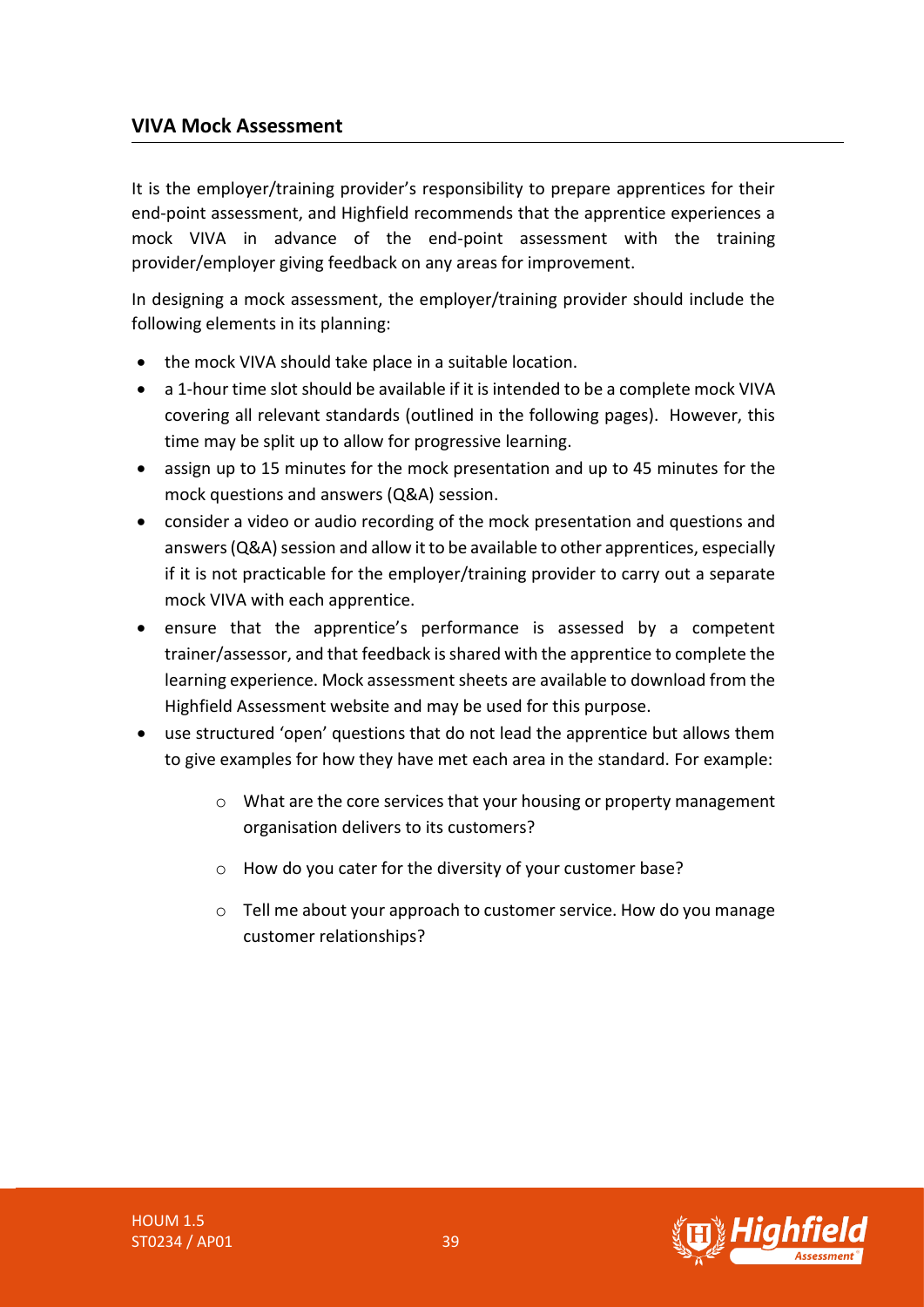### **Work-based Project and VIVA assessment criteria**

### **Knowledge**

### Legislation and regulation

- LR1 Summarise the issues relating to the letting of property in the social and private rented sectors
- LR2 Explain the main provisions of data protection, safeguarding and other relevant legislation as it applies to housing and property management
- LR3 Explain the basic requirements of a contract and the special provisions relating to housing/property contracts
- LR4 Summarise the codes of practice and published standards covering the social and private rented sectors
- LR5 Explain the legislation and regulations as they apply to housing standards

### Organisation background information

- OB1 Describe the impact of the principles, priorities and values of the organisation on the delivery of services to customers
- OB2 Explain how personal and team objectives fit into the organisational plan
- OB3 Explain the range of services that may be offered in the social or private rented sectors

### Assets

- AS1 Explain how design and layout of neighbourhoods can impact upon community safety.
- AS2 Explain the systems used to deliver economic, efficient and effective asset management programmes e.g. planned and programmed maintenance, improvements, major repairs, cyclical (including annual maintenance)
- AS3 Explain the process for delivering an economic, efficient and effective responsive repairs service
- AS4 Diagnose common housing/building/property defects
- AS5 Describe the requirements of health and safety acts and policies, for housing management and maintenance including utilities, fire, chemical and biological hazards etc.

### Customers

- CS1 Describe how national equality and diversity legislation applies to housing services provision.
- CS2 Explain the diversity of housing service users and their needs
- CS3 Explain sources of good practice guidance to meet the diverse needs of customers.
- CS4 Explain how organisation's services meet the diverse needs of a community

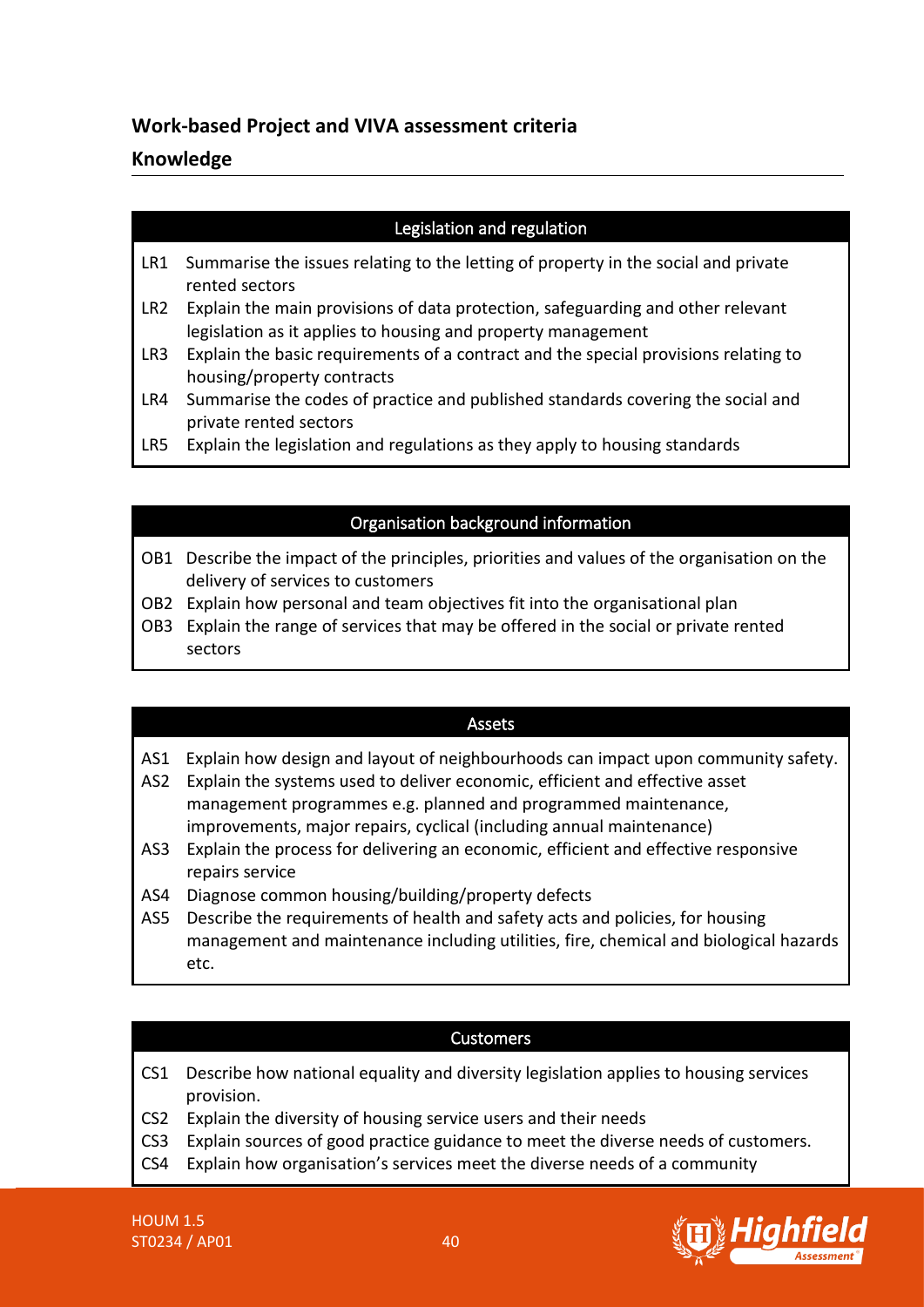### **Context**

- CT1 Explain the origins of the housing sector to include local authority social housing, the housing association movement and the private rented housing sector.
- CT2 Summarise the impact of the wider housing market on the development of the local authority, housing association and private rented housing sectors

### Range of services

RS1 Summarise the core services that housing or property management organisations deliver to their customers

### Organisational policies

- OP1 Explain how organisational principles and policies impact on the delivery of services OP2 Describe key organisational policies and how they relate to the way services are
	- delivered

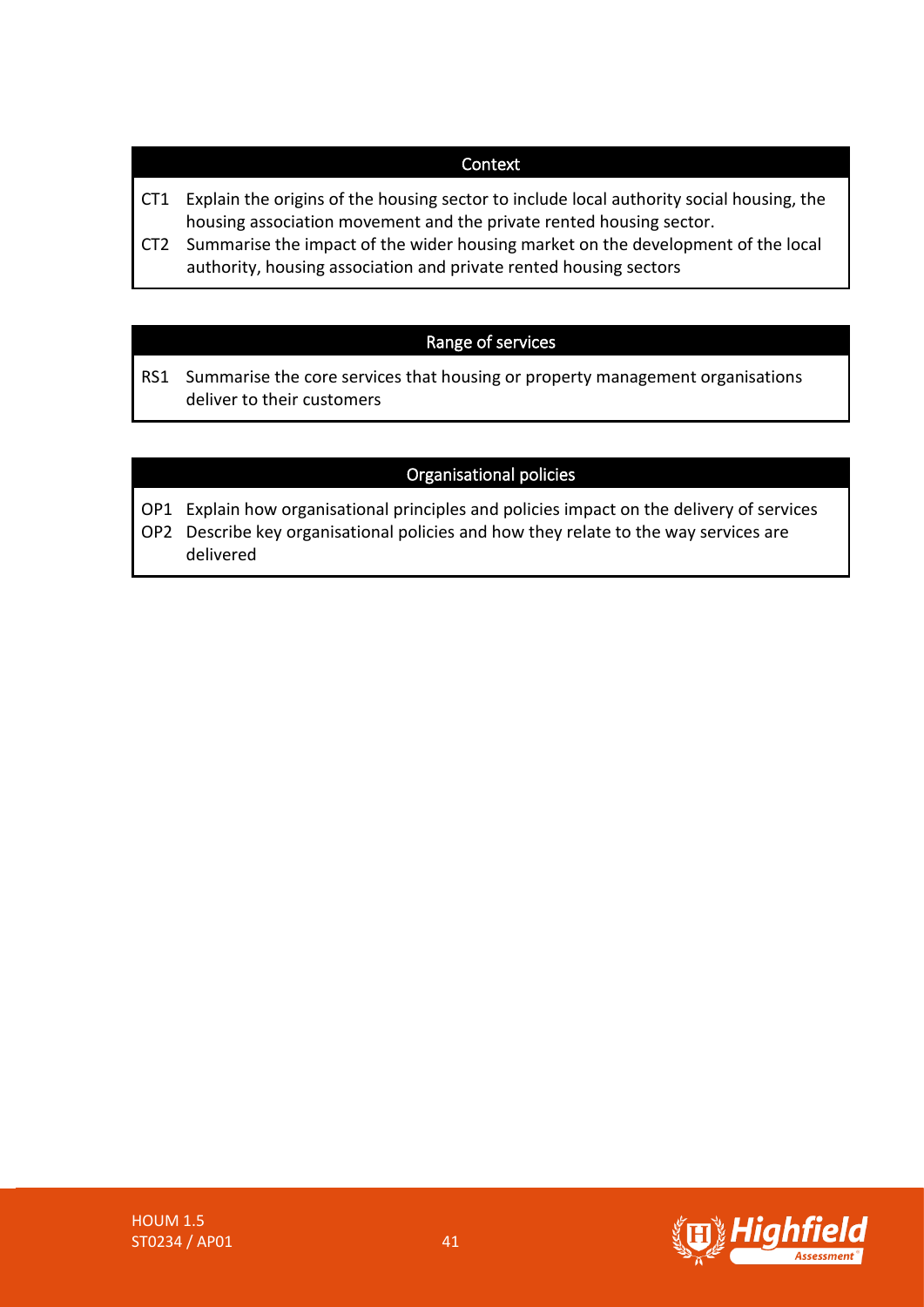### **Work-based Project and VIVA assessment criteria Skills**

### Customer care

- CC1 Builds rapport with customers and demonstrates empathy and understanding when dealing with them
- CC2 Responds to customers, colleagues & partner organisations in a timely, accurate fashion in accordance with service standards and company policies
- CC3 Recognises and responds to different types of customers including those who are vulnerable, with additional and complex needs

### Communication

- CO1 Adapts and uses the appropriate method and style of communication to changing circumstances and needs
- CO2 Asks questions and challenges others positively
- CO3 Signposts customers to appropriate services and support

### Collaborative working

CW1 Achieves joint outcomes through working collaboratively with individuals and teams

### Information collection and sharing

- IS1 Collects, records and stores information that is accurate, sufficient, relevant and in line with the organisation's policies
- IS2 Presents and shares information using a variety of methods
- IS3 Adopts the most appropriate way to communicate relevant information to stakeholders

#### Influencing and negotiating skills

- NS1 Secures mutually beneficial outcomes through assertive negotiation with customers, partners and suppliers
- NS2 Consistently seeks value for money in procurement to ensure efficiency and quality

#### Self-management

SM1 Plans time and priorities to meet business needs and to complete work on time SM2 Raises concerns about workload and timescales before crises arise

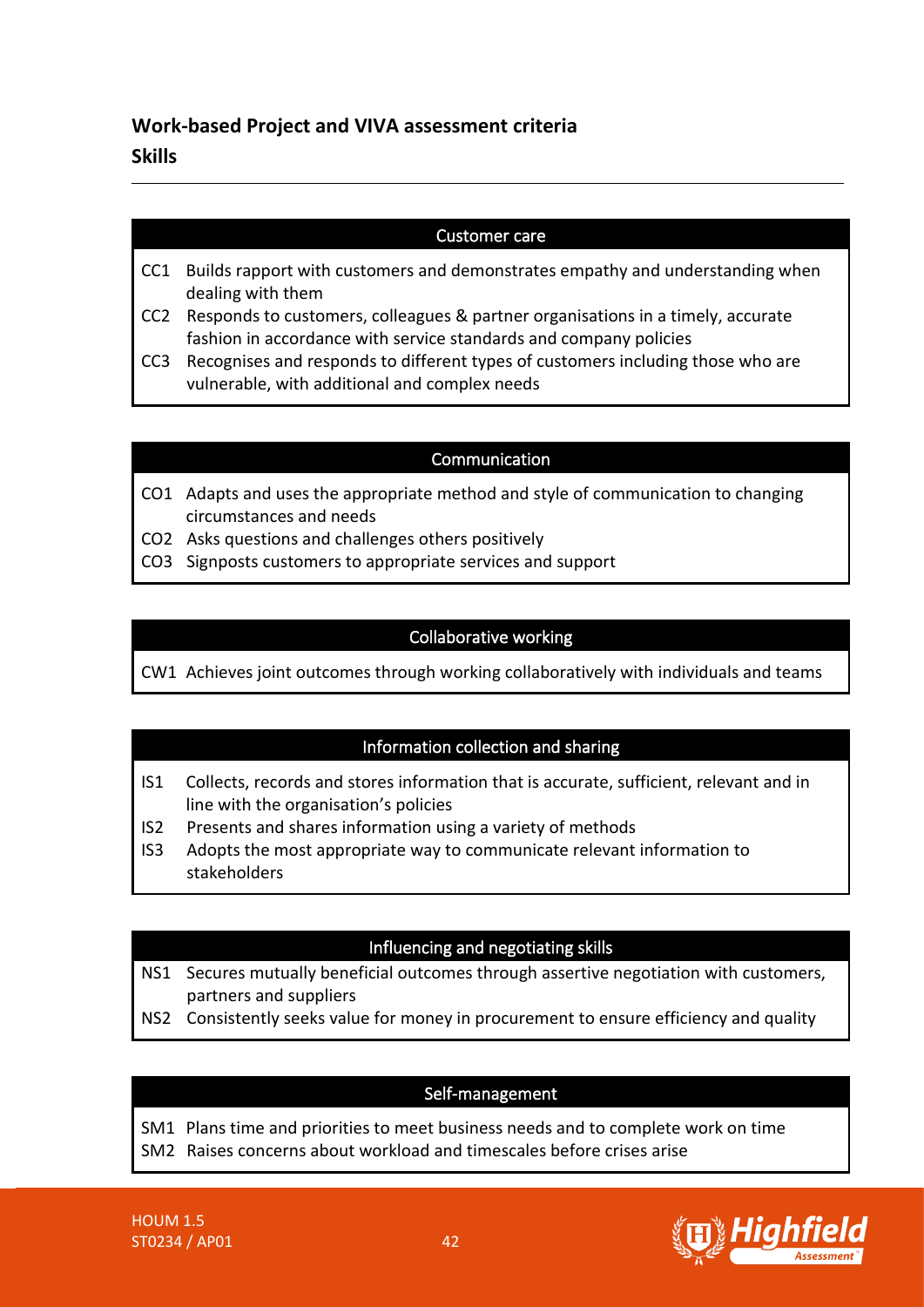### Problem solving

- PS1 Takes ownership for the investigation and analysis of problems to achieve solutions in line with customer standards
- PS2 Escalates problems to relevant managers that cannot be solved and follows through to ensure action has been taken
- PS3 Reviews the outcomes of investigations to determine lessons learnt and identify best practice

### Tools and equipment

- TE1 Demonstrates proficient use of IT systems to perform housing/property related tasks
- TE2 Complies with appropriate regulatory requirements relating to the use of IT equipment

### Decision making

DM1 Makes effective decisions in the context of the company's objectives and priorities

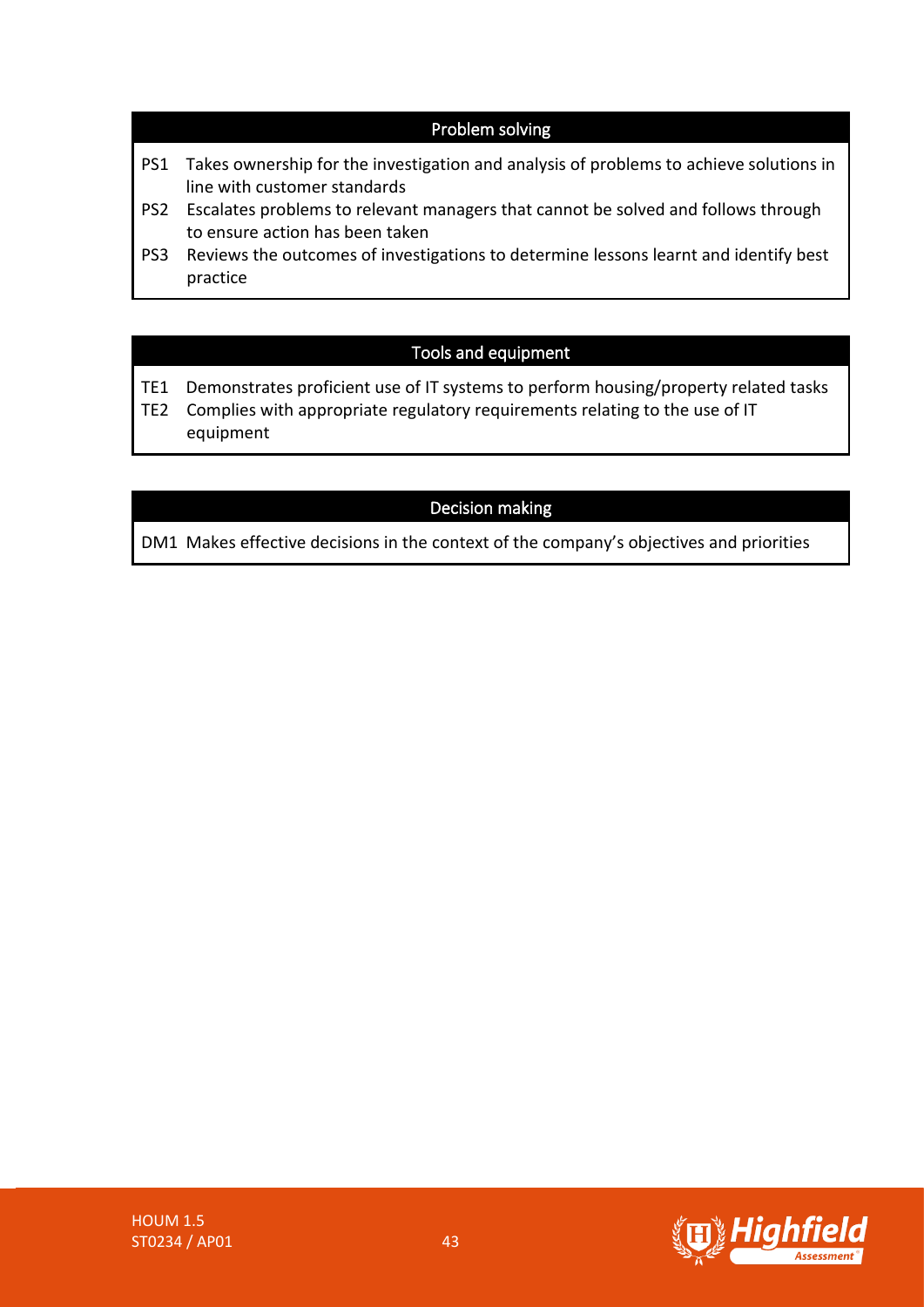### **Work-based Project and VIVA assessment criteria Behaviours**

### Customer care

- CC4 Demonstrates a genuine interest and care towards their work
- CC5 Shows consideration and flexibility to people
- CC6 Consistently offers guidance and support to others

### Responsive

RE1 Delivers a timely performance with energy and takes responsibility and accountability for quality outcomes

### Trust and integrity

TI1 Demonstrates integrity and ethical behaviour in the way they do their job

### Adaptability

AD1 Responds positively to change and shows willingness to refocus priorities when required

### Independence

IN1 Manages own time well, adjusting schedules, tasks and priorities when necessary

### **Dependability**

DP1 Consistently meets personal commitments and customer expectations for quality, service and professionalism

### Personal commitment

- PC1 Takes ownership and seeks ways in which to develop own knowledge and skills within the role
- PC2 Shows a genuine determination to learn and develop themselves

#### Resilience

- RE1 Acknowledges own emotional and professional limits and seeks help when necessary
- RE2 Responds calmly and consistently in all situations